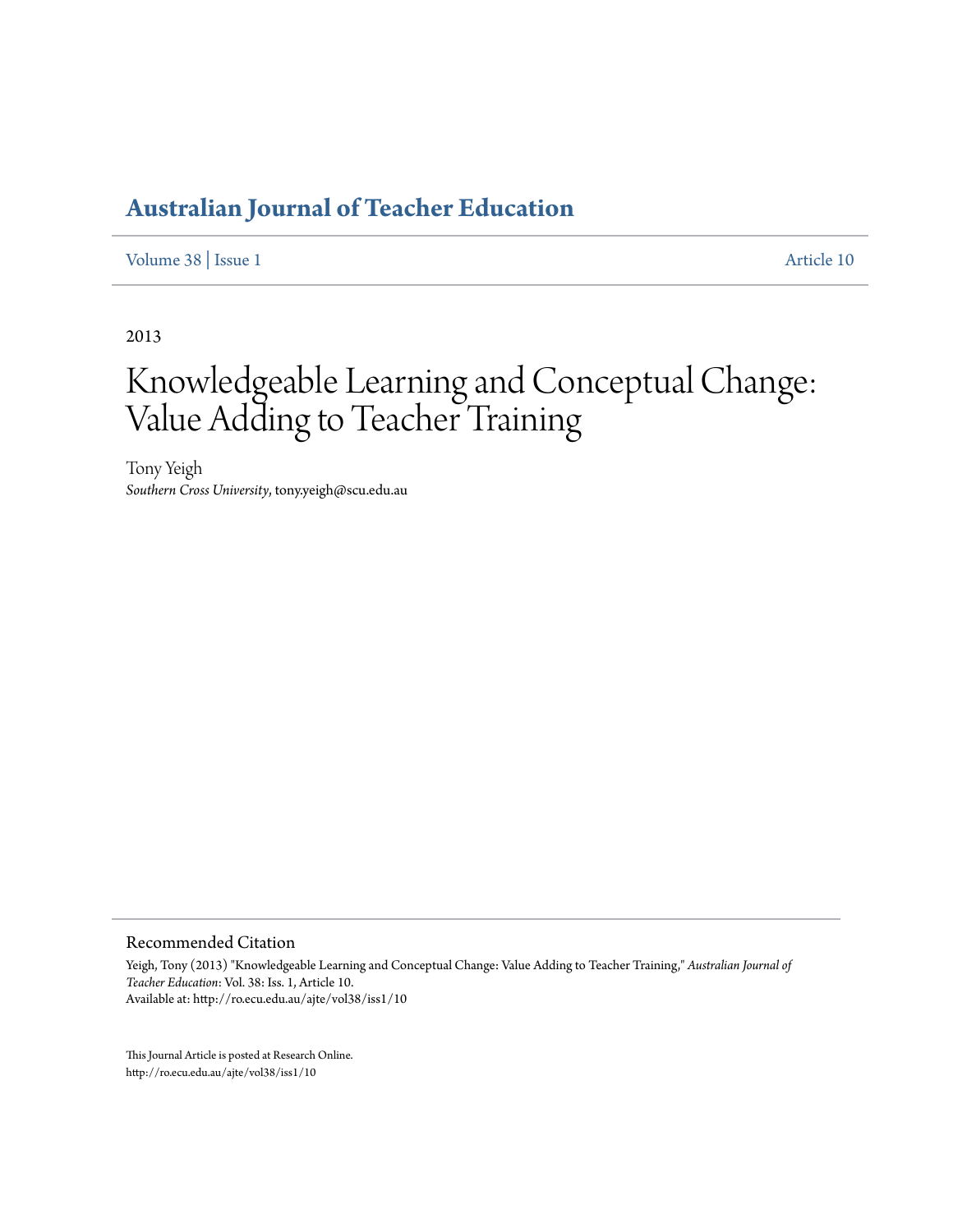# **Knowledgeable Learning and Conceptual Change: Value Adding to Teacher Training**

Tony Yeigh Southern Cross University

Abstract: *This report concerns the use of pre and post responses to an online questionnaire as evidence of knowledgeable learning by education students at a regional Australian university. Factor analysis was used to reveal conceptual changes in the students' thinking about classroom management across a unit of learning they had undertaken. These changes primarily involved movement from an authoritarian, rule-based management approach, toward a more differentiated, inclusive approach to management. The implications these changes have for unit delivery, as well as for validation of the engagement process, are discussed, and recommendations made concerning ongoing research and the design of online learning.* 

#### **Introduction**

Gibbons, Limoges, Nowotny, Schwartzman, Scott, et al., (2004) refer to the "massification of education" (the large scale dissemination of high quality education across societies) as one of the key elements contributing to the worldwide commercialisation of knowledge (cf. Benjamin, 2003; Coaldrake & Steadman, 1999). Within this context a "commercialisation imperative" (Hearn, Stuart, & Ordonez, 2004) has occurred in Australian universities over the last couple of decades, progressively compelling them to identify how ideas change in relation to different forms of teaching and learning (Carr, 2011; Dawkins, 1987; Everett & Entrekin, 1994; DEST, 2002).

In this respect, and as tertiary education has turned more and more to the delivery of learning via online formats, widespread support has been given to the notion that online learning is just as effective as more traditional, face-to-face forms of learning (cf. Bernard et al., 2004; Sitzmann, Kraiger, Stewart, & Wisher, 2006). Consequently, the need to develop outcomes-based measures of *knowledgeable learning* (the learning that takes place in online learning environments) has also increased, as we seek to better understand the impact online learning may be having on the development of students' ideas and thinking.

 Outcomes-based measures include the changes in attitudes, beliefs, and concepts that occur in relation to the learning undertaken for a unit of work or a university degree (Sheehan & Duprey, 1999). In this respect, the evaluation being reported here used online questionnaire items that represented core items of interest for a unit of learning, to provide feedback concerning the sorts of conceptual changes that had occurred in relation to that unit. These items were used to help evaluate the conceptual learning in the unit, in addition to the normal instruments used to evaluate university teaching.

Alavi, Yoo and Vogel (1997) posit the use of online learning and feedback mechanisms related to the learning of a unit or degree as a type of 'value-adding' process, by which knowledgeable learning is made more transparent and effective. According to Bates (2005), students are willing to engage with this sort of value-adding, especially when it involves the use of fast and accessible technology. From this perspective, Swars and Dooley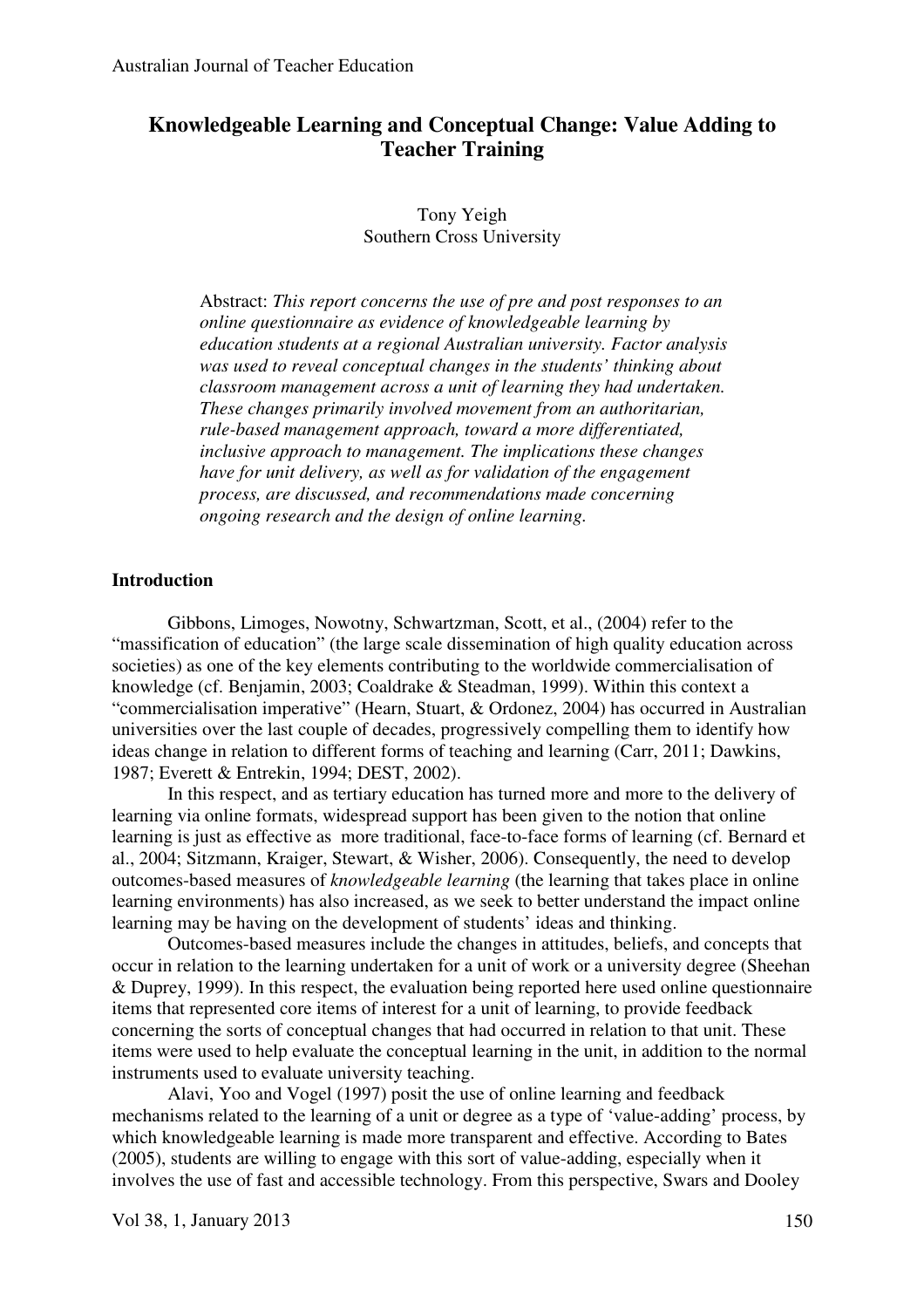(2010) propose that systematic and intentional online connectivity between university programs and student teachers is important for integrating theory and practice in a manner that adds value to student learning outcomes.

 A suggestion has also been made that online methods for value-adding are often more relevant for students due to their non-spatial/non-temporal accessibility (Lingenfelter, 2012). Studies concerning the accessibility of online learning indicate that students develop a deeper understanding of subject matter when they are able to use technology to both interact with, and then reflect on the learning materials (Bruff, Dean & Nolan, 2005; Seldin, 1989). We suggest that deeper learning occurs in this way because technology allows students to repurpose the learning, thereby promoting the development of a more individualised, more meaningful learning experience.

Nettle (1998) emphasises the need to relate teacher education courses more specifically to the professional development of students, including a clear imperative to establish relevant information concerning the outcomes of teacher education. In an approach similar to that used here, Nettle developed a survey to measure student teachers beliefs about teaching before and after a period of practice teaching was conducted.

His findings suggest that the use of pre- and post-instructional comparisons can deliver relevant feedback concerning the conceptual growth of students, providing the feedback highlights areas of knowledge where change seems to occur, areas where clarity does not seem apparent, and associations between student belief patterns and the core subject outcomes. Ball (2009) suggests that providing relevant feedback also contributes to teacher training for the students, as the ideas and concepts become internalised and are then carried over into professional practice.

# **Knowledgeable Learning and Core Unit Concepts**

This paper describes student feedback on a unit of work focussing on behavioural classroom management, delivered by the Faculty of Education at a rural Australian university. The objectives for this unit are based on the notion of 'Constructive Discipline', a proactive management approach that seeks to establish positive interconnectedness between students and the school (see Mayer, 1999; 2001).

These objectives also incorporate the principles and strategies involved in Sugai and Tobin's School-Wide Positive Behaviour Support (SWPBS) management approach (a holistic management approach that seeks to develop systematic, student-centred, and datadriven management practices, cf. Tobin, 2001), as well as corresponding to the principles of best practice as developed by the MCEETYA *Student Behaviour Management Project* (cf. De Jong, 2005).

Overall, the main learning objectives of the unit are for students to:

- understand the underlying function of a challenging behaviour, from the student's perspective, as providing the basis for effective management design;
- develop clear behavioural analysis skills (for example ABC analysis and Problem Path Analysis) in order to delineate the relative impact of proximal and distal influences on the challenging behaviour;
- use appropriate assessments tools (for example Curriculum-Based Assessment and sociometric evaluation) to differentiate the teaching/learning process and address skill deficits that may be associated with the challenging behaviour; and
- design student and group-specific interventions in the form of an *Individual Education Plan* (IEP), *Individual Learning Plan* (ILP), or *Behaviour Intervention Plan* (BIP), in order to manage behaviours from a duty of care perspective.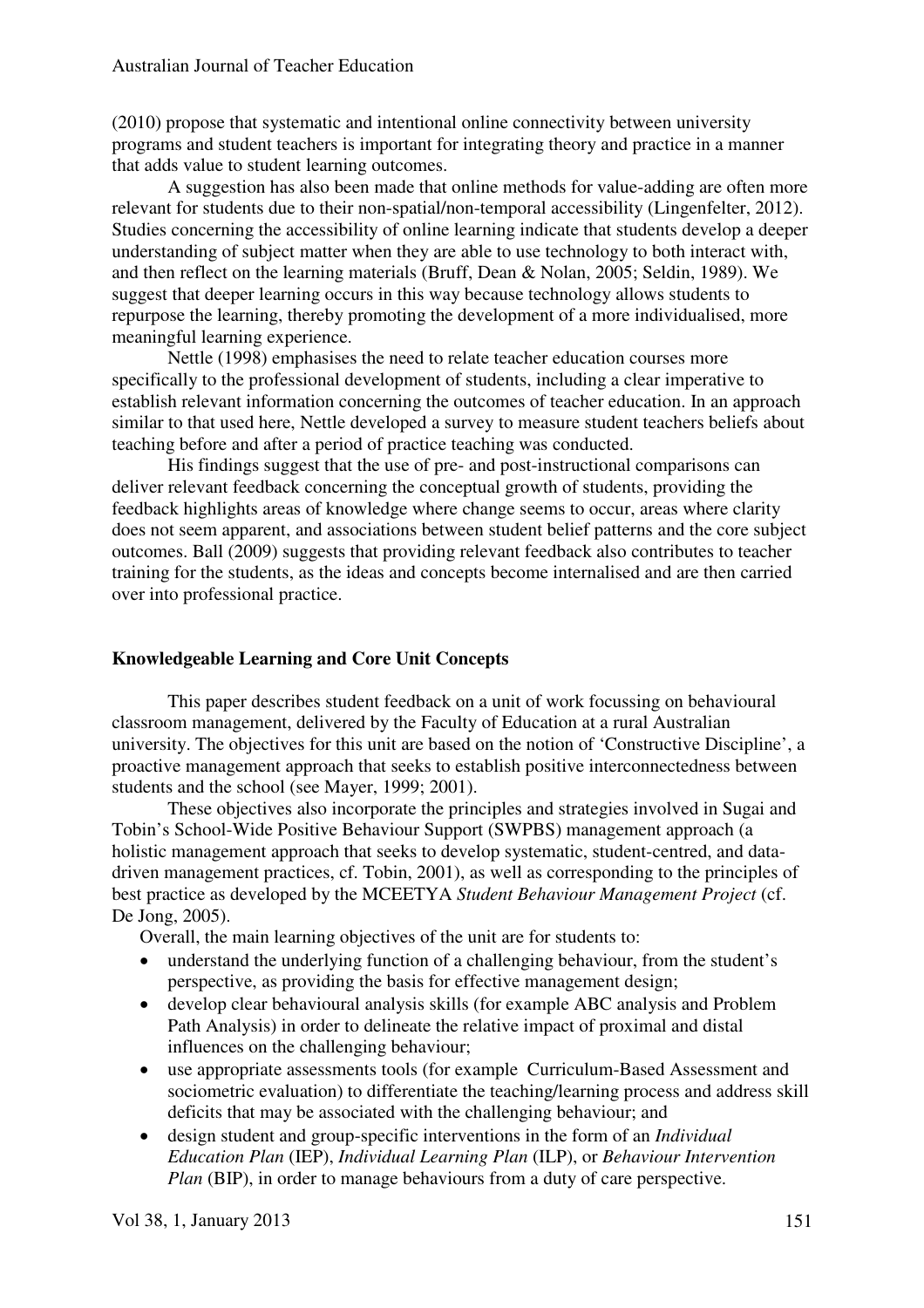This unit is delivered in flexible mode, including both internal face-to-face instruction and external online instruction, and utilises a variety of online engagement activities (lectures, tutorials, and assessment items), and online resources (readings, multimedia presentations, and interactive exercises) to promote flexible learning.

Vonderwell (2003) attests to the efficacy of flexible online delivery, and Tallent-Runnels, Thomas and Lan (2006) suggest that university students who engage flexibly with online materials perform equally as well as those who learn via an internal, face-to-face mode of engagement. In light of this, it is expected that questionnaire data gathered from both students undertaking the classroom management unit internally and those engaging with it flexibly will be valid and relevant, and that the information gathered will provide useful insights and understandings for ongoing unit development, for benchmarking and other feedback to the Faculty, and for use by the students themselves as reflective materials by which they may further develop their own value-added learning.

 Using a questionnaire instrument to help students focus and reflect on what they have learned in the unit of work is considered an important aspect of adding value to their overall learning. As with most university units, it is the successful learning of students that forms the basis for authentic evaluation and for the current analysis.

#### **The Behavioural Causes Questionnaire**

After ethics approval had been obtained, the *Behavioural Causes Questionnaire* (BCQ, see Appendix A) was administered to 160 fourth-year education students, who were undertaking a unit on behavioural approaches to classroom management as part of their training to be secondary teachers. The BCQ is a 45-item questionnaire, using Likert-scale responses by which students:

- 1) Rate the significance of a variety of factors viewed as causing inappropriate behaviour in schools.
- 2) Rate the effectiveness of a variety of strategies for managing inappropriate behaviour in schools.

This questionnaire was made available online for the behavioural classroom management unit at two different points in the learning period: Once at the beginning of the period (the BCQ\_1, prior to Week 1), and once at the end of the period (the BCQ\_2, in Week 12), with the content remaining the same in both instances. This allowed the author to gather pre- and post-unit responses to the questionnaire items, in order to gauge any changes that might have occurred.

Ninety-eight students responded to the BCO 1, and seventy-two of them also responded to the BCQ\_2. Participation was entirely voluntary, and all student information was de-identified prior to analysis.

#### **Questionnaire Categories**

The BCQ contains 45 items, grouped into five categories: *Family Environment Factors* (8 items), *Student Factors* (9), *Teacher Factors* (7), *School Factors* (6), and *Effective Approaches* (15). Items relating to *Family Environment Factors* are designed to elicit information concerning the perceived influence of family context, family relationships, and parenting style on misbehaviour at school. *Student Factors* items target information relating to the perceived influence of student personality, cognitions, ability, attitude, and behaviours. *Teacher Factors* items are aimed at beliefs concerning how teachers' attitudes, behaviours, management practices, and instructional strategies influence misbehaviours at school.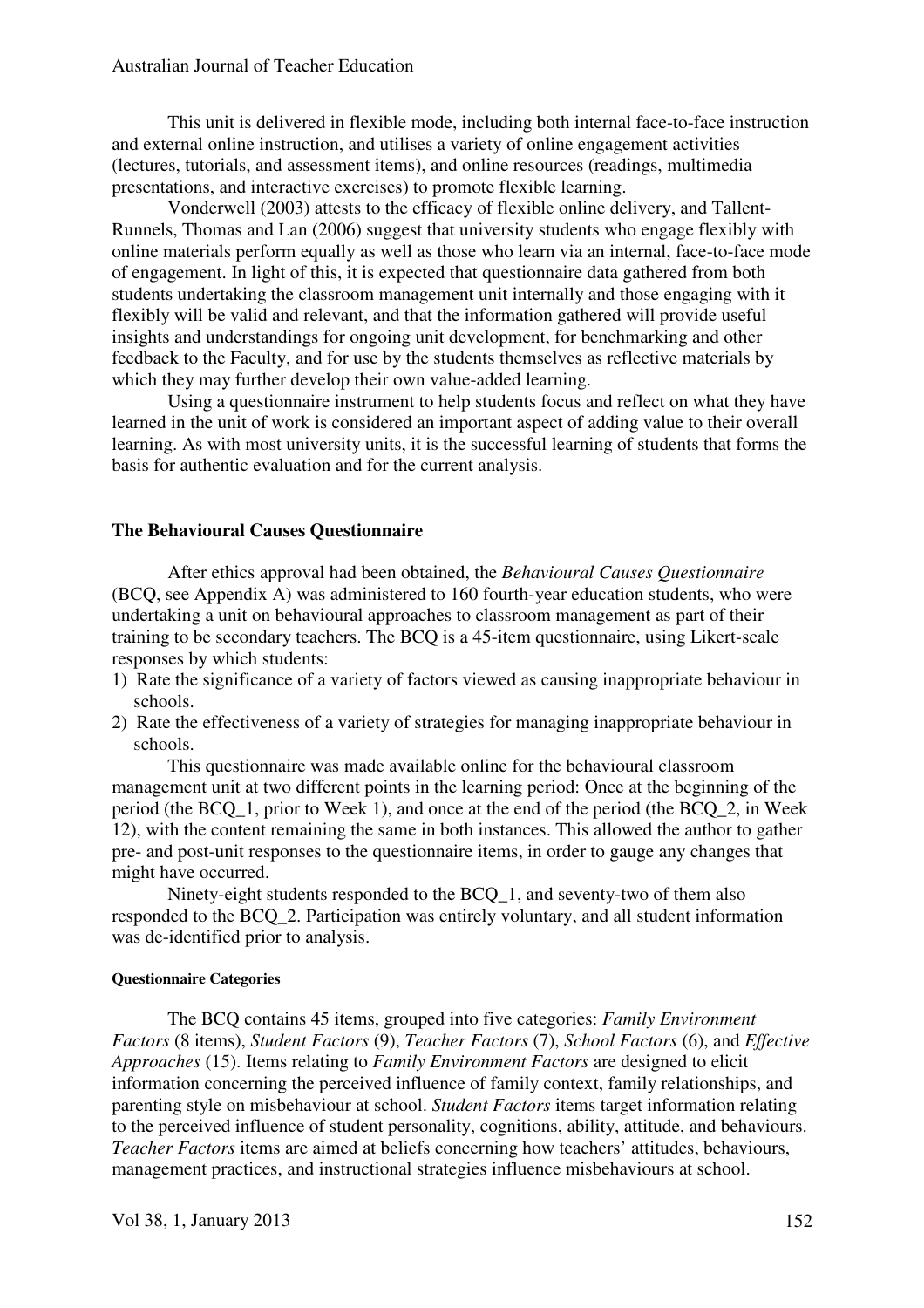Similarly, *School Factors* items tap into perceptions concerning the school's SES context, disciplinary system, social relationships, and class sizes as causes of student misbehaviour. The items in *Effective Approaches* seek information concerning the perceived effectiveness of specific management strategies for managing student misbehaviour.

#### **Reliability Analyses**

Table 1 presents an overview of the reliability analyses (using Cronbach's Alpha) for each category of the questionnaire items, in relation to both the pre- and post-unit applications of the questionnaire. Overall coefficients are also given, as an indication of generalised response consistency for the questionnaire.

Cohen (1988) categorises coefficient associations as weak (.2), moderate (.5), or strong (.8), but he also advises that these guidelines are to be judged only in relation to the circumstances of a particular study. The BCQ is considered valid within the current context because it displays generally moderate reliability, with all items corresponding to the content, goals and objectives of the management unit.

| <b>Ouestionnaire Category</b>     | <b>Pre-Unit</b> | <b>Post-Unit</b> | Overall |
|-----------------------------------|-----------------|------------------|---------|
| <b>Family Environment Factors</b> | .78             | .65              | .65     |
| <b>Student Factors</b>            | .57             | .67              | .46     |
| <b>Teacher Factors</b>            | .81             | .73              | .72     |
| <b>School Factors</b>             | .66             | .47              | 45      |
| <b>Effective Approaches</b>       | 77              | .75              |         |

**Table 1: Overview of reliability analyses for the BCQ categories** 

#### **Questionnaire Rating System**

The rating system asked students to respond to each questionnaire item in the first four categories by indicating how significant or influential they felt the item to be as a cause of student misbehaviours at school. The range of possible responses to each item for these categories used the following definitions and values:

- 1) Not Significant
- 2) Somewhat Significant
- 3) Moderately Significant
- 4) Quite Significant
- 5) Highly Significant

Responses to each item included in the *Effective Approaches* category used these definitions and values:

- 1) Not Effective
- 2) Somewhat Effective
- 3) Moderately Effective
- 4) Quite Effective
- 5) Highly Effective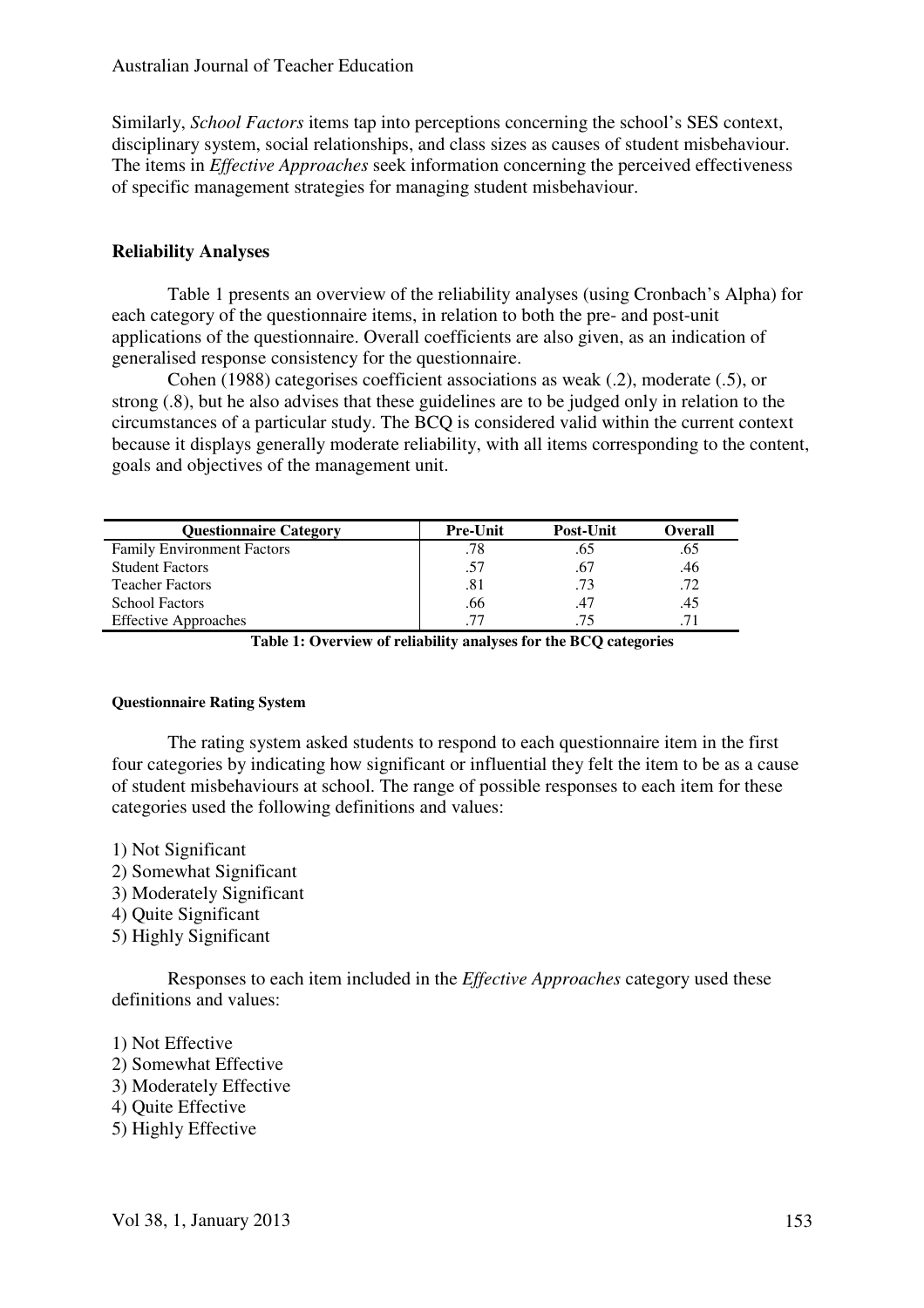# **Factor Analysis of the Response Items**

Factor analysis of the pre- and post-questionnaire responses was performed for two reasons: (1) to gauge how the structure of the responses corresponded to the questionnaire categories, and (2) to indicate whether or not significant change had occurred between the two administrations of the questionnaire. Factor analysis was performed using Principle Components Analysis, with varimax rotation and Kaiser normalisation. Table 2 provides an overview of the tests for sampling adequacy (KMO) and sphericity (Bartlett's), for each analysis performed.

It is noted that some researchers aspire to a minimum factor loading of .70 to confirm factor validity, but it is often difficult to achieve this level when performing research in the social sciences (Russell, 2002). In this respect Comrey and Lee (1992, cited in Tabachnick & Fidell, 2007), suggest .70 as 'excellent' yet also include .60 as 'very good', .55 as 'good', and .45 as 'fair'. Factor analysis was included for all variables here in order to explore patterns of student responses in relation to the BCQ, and in order to discern possible connections between the identified factors and knowledgeable learning. This is not intended to imply that all factors provide causal meaning to the learning. Rather that they present possible insights into conceptual change.

| <b>Questionnaire Category</b>     | Pre-KMO | Post-KMO | <b>Pre-Bartlett's</b> | Post-Bartlett's                |
|-----------------------------------|---------|----------|-----------------------|--------------------------------|
| <b>Family Environment Factors</b> | .78     | .68      | $X^2 = 175.3$ (.001)  | $\overline{X^2}$ = 77.3 (.001) |
| <b>Student Factors</b>            | .54     | .69      | $X^2 = 122.8$ (.001)  | $X^2 = 94.1$ (.001)            |
| <b>Teacher Factors</b>            | .81     | .76      | $X^2 = 200.8$ (.001)  | $X^2 = 102.5$ (.001)           |
| <b>School Factors</b>             | .70     | .57      | $X^2 = 86.2$ (.001)   | $X^2 = 44.7$ (.001)            |
| <b>Effective Approaches</b>       | .69     | .60      | $X^2 = 464.3$ (.001)  | $X^2 = 325.8$ (.001)           |

**Table 2: Overview of sampling adequacy and sphericity tests for factor analyses** 

#### **Factor Analysis for the Family Environment category**

Overall BCQ\_1 and BCQ\_2 component loadings for the *Family Environment* category are displayed in Table 3, and analyses of these loadings for each administration of the BCQ are presented below. Importantly, these analyses do seem to reveal pre- and postunit changes that are pertinent to the behaviour management unit.

The BCQ\_1 analysis for *Family Environment* revealed two underlying components. The first component loaded strongly on items relating to poor attachment between parent and child (**Attach**), marital conflict (**Marital**), and parents' low educational background (**Lo-Ed**), with moderate loading also apparent for lenient parental discipline (**Lenient**) and parents' low income (**Lo\$**). This component could be labelled the 'Disconnected Parent' factor, and accounted for 39.7 per cent of the response variance for the *Family Environment* category.

The second component loaded high on parents' inability to help the child (**Hlp\_Prnts**), excessively strict parental demands (**Strct\_Prnts**), and having many members in the family (**Fam\_Mbrs**), with moderate loading also visible for parents' low educational background (**Lo-Ed**) and lenient parental discipline (**Lenient**). This component could be called the 'Overwhelmed Parent' component, and accounted for a further 13.6 per cent of the response variance for this category. It is to be noted that both these components (accounting for 53.3 per cent of the response variance for this part of the BCQ) represent a pre-unit perception that many students misbehave at school because they come from a family environment characterised by disconnected, authoritarian parenting coupled with inconsistent (lenient) applied consequences.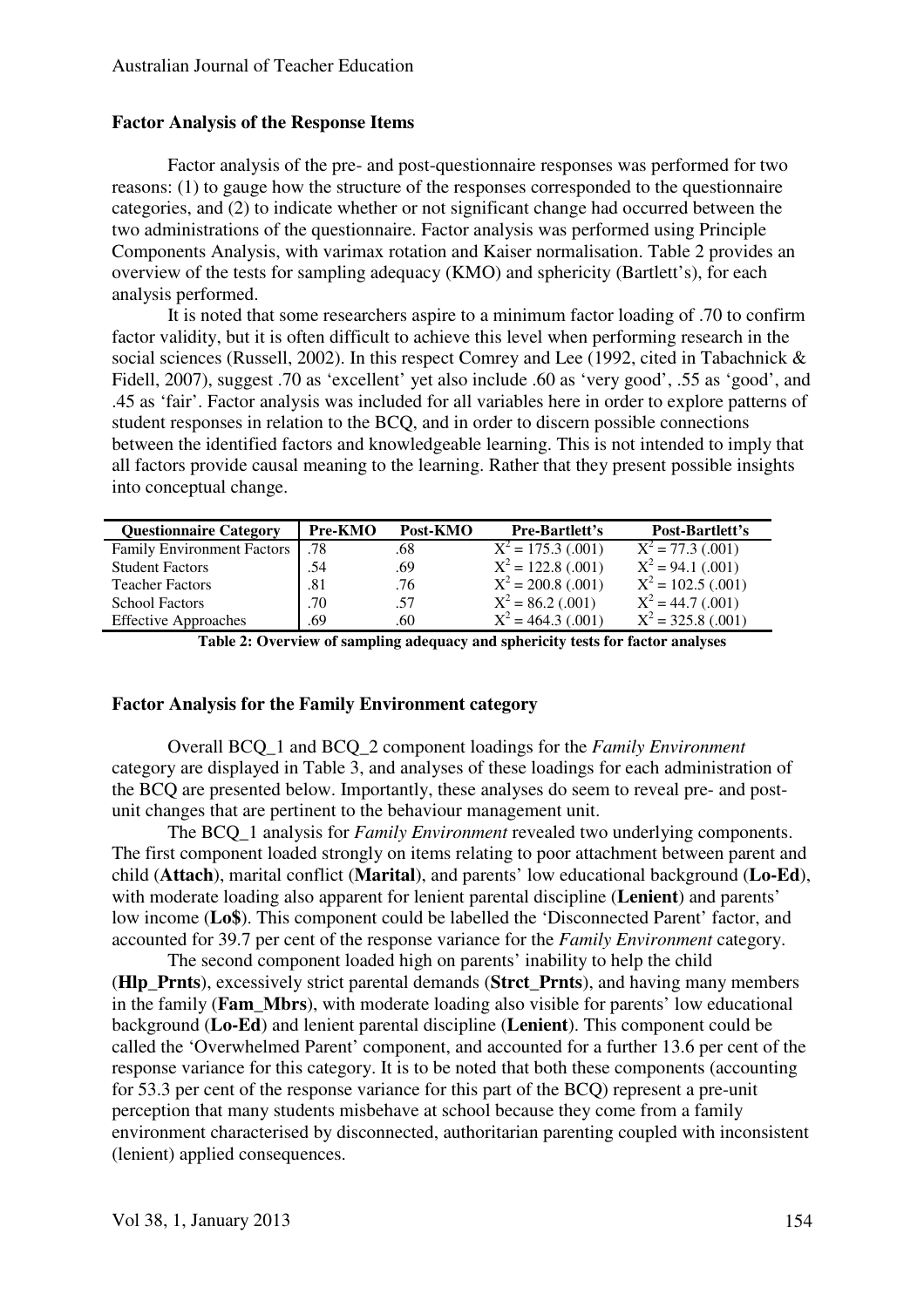Analysis of the BCQ\_2 *Family Environment* category also revealed two main components. The first, accounting for 25.9 per cent of the response variance, still loaded high on items relating to poor attachment between parent and child (**Attach**), marital conflict (**Marital**), and parents' low educational background (**Lo-Ed**). However, an increased emphasis on parents' inability to help the child (**Hlp\_Prnts**) occurred in these post-unit responses, and a strong negative shift occurred for strict parenting (**Strct\_Prnts**: from .027 to -.204) and lenient parental discipline (**Lenient**: from .412 to .047).

Parents' inability to help the child relates to the absence of positive reinforcement in the student's environment, while strict parenting and lenient parental discipline have to do with the imposition of strict rules and the lack of rule consequence in the family environment, respectively. Thus, whereas this component still emphasises parental disconnect, the lack of positive reinforcement from parents is viewed as more influential in these BCQ\_2 responses, and the importance of consistent rule following appears to have diminished. This may indicate that a reappraisal of the reward/punishment relationship occurred for the students undertaking this unit, in relation to their perceptions of 'disconnected parenting' as a cause of misbehaviours at school.

The second BCQ\_2 *Family Environment* component, accounting for 21.5 per cent of variance, also displayed changes. Again, this component revealed a structure that could be identified as representing a particular type of family environment - where many siblings compete, a significant lack of parental support exists, a strict emphasis on rules applies, yet the application of consequences for these rules remains quite lax. This seems to suggest a stereotype concerning student home environments where the parents are feeling overwhelmed and unable to engage with their children effectively.

However a notable change between the BCQ\_1 and BCQ\_2 responses for this component occurred in relation to the perceived influence of education, with the impact of low parental education falling from .428 for the BCQ\_1 to just .125 for the BCQ\_2. This may indicate a perceptual change in the influence of education as a risk factor for non-effective parenting, and suggests a perception whereby the inconsistencies that derive from feeling overwhelmed were no longer seen as pertaining primarily to parents with low educational backgrounds at the BCQ\_2 administration.

| <b>Family Environment Item</b> | <b>BCQ1</b> Fact1 | BCQ2_Fact1 | <b>BCO1</b> Fact2 | BCQ2_Fact2 |
|--------------------------------|-------------------|------------|-------------------|------------|
| Attach                         | .758              | .719       | .184              | .131       |
| Marital                        | .854              | .774       | $-.036$           | $-.063$    |
| Lo Ed                          | .601              | .641       | .428              | .125       |
| Hlp_Prnts                      | .216              | .346       | .770              | .667       |
| Strct_Prnts                    | .027              | $-.204$    | .753              | .744       |
| Fam_Mbrs                       | .228              | .336       | .667              | .577       |
| Lenient                        | .412              | .047       | .421              | .583       |
| Lo\$                           | .498              | .517       | .333              | .101       |

**Table 3: Overview of component loadings for the BCQ items relating to Family Environment** 

#### **Factor Analysis for the Student Factors Category**

The BCQ\_1 and BCQ\_2 component loadings for the *Student Factors* category are displayed in Table 4. Again, these analyses reveal pre- and post-unit changes that are pertinent to the behaviour management unit.

The first analysis for *Student Factors* (BCQ\_1) revealed four underlying factors. The first factor is labelled 'Mismatched Student', because it loaded high on items indicating that students misbehave because they have low intelligence (**Lo\_IQ**), health problems (**Health**), and are unable to cope with the demands of school (**Cope**). This component accounts for 24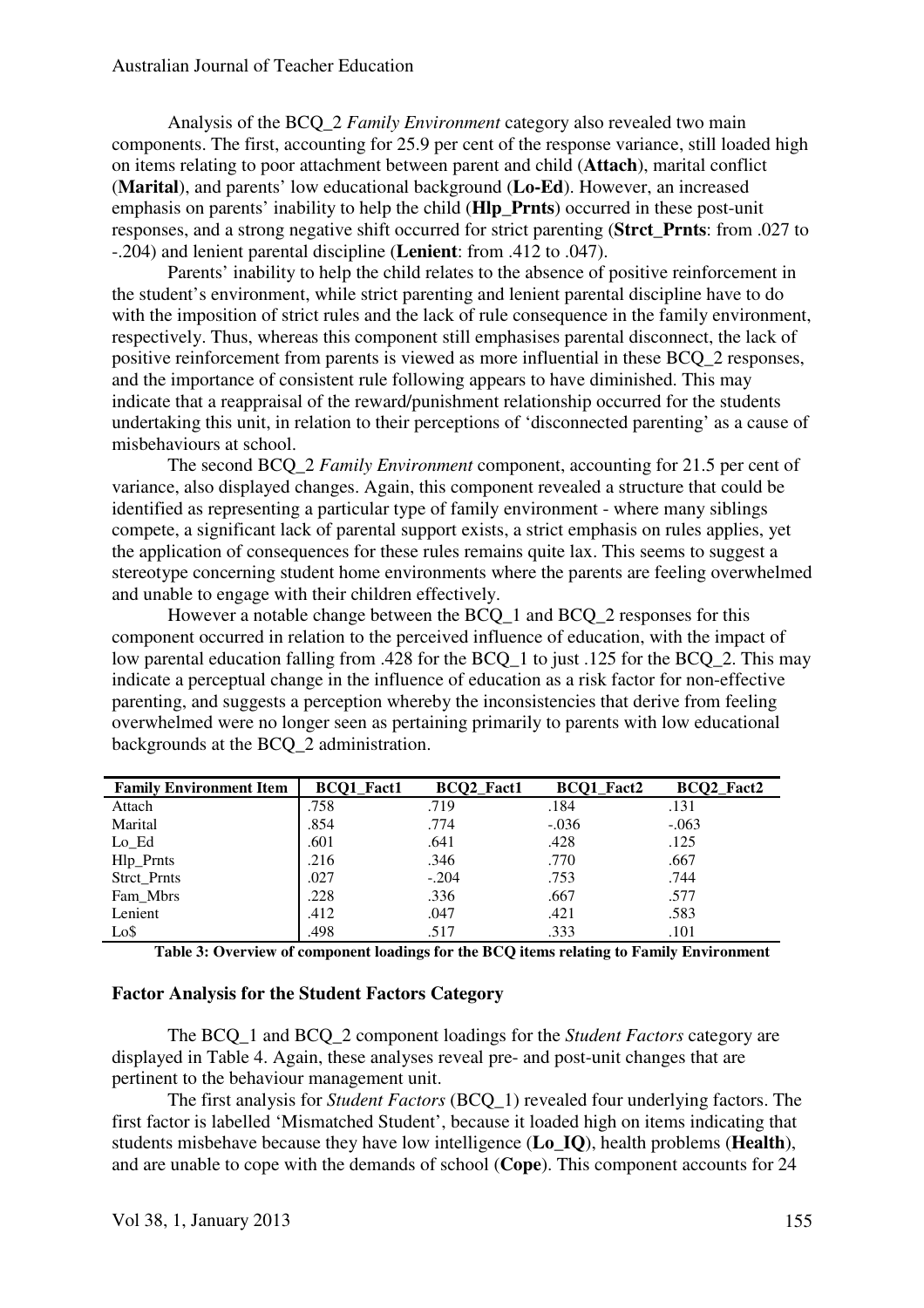per cent of the response variance for the *Student Factors* category. The second factor is labelled 'Out of Control Student', because it loaded high on items that represent students' inability to control their behaviour and lack of understanding concerning how to behave in a school context. This factor accounted for a further 16.7 per cent of the variance for this category. The third factor (13.7 per cent of the response variance for this part of the BCQ\_1) could be called the 'Competing for Attention' factor, as it loaded high on items indicating that students misbehave because they wish to attract attention and compete with other students. The final BCQ\_1 component was labelled the 'Ill-Suited Student', because it relates to items that suggest students misbehave because they have an innate predisposition that causes them to dislike school. This factor accounted for 12 per cent of the variance in the BCQ\_1 *Student Factors* category. Together, these four factors explained 66.4 per cent of the variance in student responses to the BCQ\_1 *Student Factors* category.

Analysis of the BCQ\_2 *Student Factors* category revealed three factors that cumulatively accounted for 58 per cent of the response variance for this category: 'Socially Inept Student' (28.6 per cent – student misbehaves because they don't understand, don't fit in, and are not accepted by others), 'Acting-Out Student' (15.6 per cent - bored, cannot cope, and generally dislikes school), and, again, the 'Out of Control Student' (13.8 per cent - innate temperament makes them unable to control their actions at school).

| <b>Student Factors Item</b> | BCQ1         | BCQ2         | BCQ1    | BCQ2    | BCQ1              | BCQ2              | BCQ1    |
|-----------------------------|--------------|--------------|---------|---------|-------------------|-------------------|---------|
|                             | <b>Fact1</b> | <b>Fact1</b> | Fact2   | Fact2   | Fact <sub>3</sub> | Fact <sub>3</sub> | Fact4   |
| Tmprmnt                     | $-.127$      | $-.009$      | $-.023$ | $-.014$ | $-.062$           | .865              | .894    |
| Attn                        | $-.149$      | .034         | .185    | .777    | .812              | .178              | $-.006$ |
| Stn Cntrl                   | .222         | .185         | .854    | .081    | .053              | .770              | $-.045$ |
| Stn_Expcts                  | $-.047$      | .655         | .853    | .106    | $-.032$           | $-.126$           | .057    |
| $Lo$ <sub>IQ</sub>          | .744         | .709         | .023    | $-.112$ | .025              | .231              | $-.025$ |
| Cope                        | .705         | .041         | .299    | .791    | .070              | $-.123$           | .372    |
| Health                      | .644         | .681         | .000    | .112    | .041              | .186              | $-.093$ |
| <b>Dislkes</b>              | .222         | .546         | .045    | .502    | .435              | .064              | .554    |
| Cmptes                      | .235         | .683         | $-.194$ | .048    | .763              | .028              | .064    |

**Table 4: Overview of component loadings for the BCQ items relating to Student Factors**

#### **Factor Analysis for the Teacher Factors Category**

The BCQ\_1 and BCQ\_2 component loadings for the *Teacher Factors* category are displayed in Table 5. Note that the pre-unit (BCQ\_1) responses to this category identified only a single factor, accounting for 47.3 per cent of response variance for the category. This factor was termed the 'Pygmalion' factor, because it seemed to view everything the teacher does as having a highly significant influence on student behaviours.

In the BCQ\_2 responses to this category, two factors were identified which together accounted for 55.4 per cent of the variance. The first of these factors overlapped somewhat with the initial 'Pygmalion' factor, yet there was a lessening of perceived teacher influence in terms of teaching style and general classroom management skills for this factor, and a significant negative shift in the role that the teacher's personality played in relation to the perceived influence of this factor. Perhaps this version of the 'Pygmalion' factor could be better labelled the 'Authoritarian Teacher' factor, as the emphasis seems to have shifted to misbehaviours stemming from generalised teacher rejection, the teacher not teaching to the student's level, and the teacher creating a climate of excessive demands in the classroom.

The second teacher factor to emerge from the BCQ 2 responses focused mainly on the teacher's personality as a distinctive influence that interacts with teaching style and the teacher's general classroom management approach. This factor could be called the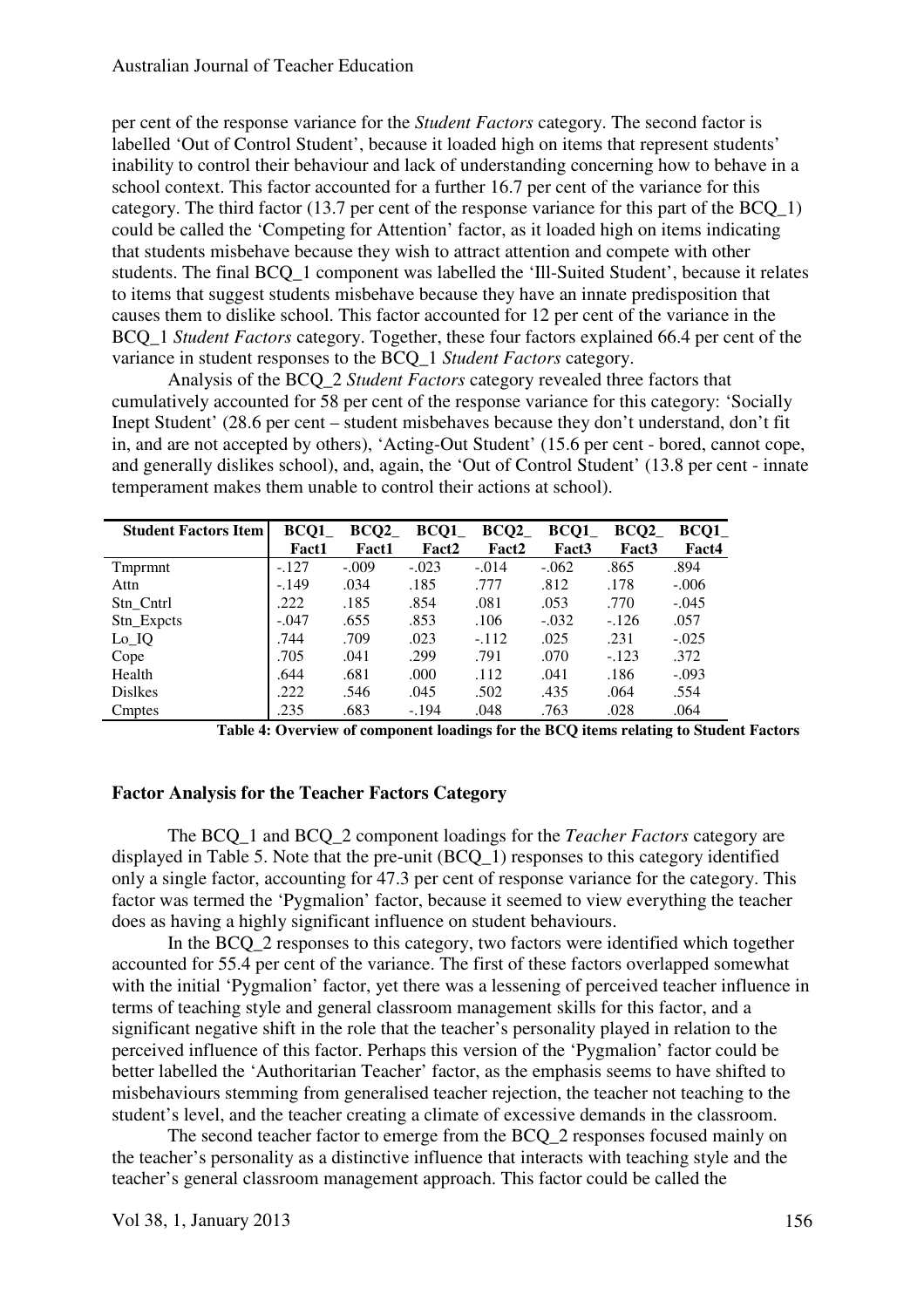'Mismatched Teacher', because it suggests that student misbehaviours are often the result of personality clashes between the teacher and a student or group of students.

| <b>Teacher Factors Item</b> | <b>BCQ1_Fact1</b> | BCQ2_Fact1 | BCQ2_Fact2 |
|-----------------------------|-------------------|------------|------------|
| Tch_Styl                    | .696              | .444       | .555       |
| Tch_Prs                     | .552              | $-.085$    | .849       |
| Tch_Rejcts                  | .783              | .826       | $-.056$    |
| Prv_Tchrs                   | .658              | .610       | .113       |
| Tch Meth                    | .750              | .731       | .176       |
| ClssMngt                    | .637              | .485       | .501       |
| <b>D</b> mnds               | .713              | .624       | .358       |

**Table 5: Overview of component loadings for the BCQ items relating to Teacher Factors**

# **Factor Analysis for the School Factors Category**

The BCQ\_1 and BCQ\_2 component loadings for the *School Factors* category are displayed in Table 6. Pre-unit responses for this category identified two factors, the 'Unsupported Student' (29.5 per cent), and the 'Socially Isolated Student' (26.6 per cent), which together accounted for 56.1% of the response variance for the category. The emphasis in these pre-unit responses seems to be that schools cause student misbehaviours by not providing the right supports for high needs students, and by not ensuring that proper social inclusion is maintained for students on the periphery and perhaps within large classroom situations.

The post-unit responses for this category indicated three components: The 'Disadvantaged School' factor (26.2 per cent), the 'Mismatched Curriculum' factor (25.1 per cent), and the 'Poor School-wide Discipline' factor (19.1 per cent), accounting in total for 70.4 per cent of the variance in the response set.

Here, the school's role in causing misbehaviours is viewed as stemming from three distinct factors: its inability to provide adequate resourcing to students, its failure to differentiate the curriculum for lower ability students, and its negative approach to discipline. Thus, whereas the initial perception of students undertaking the behaviour management unit was that schools contributed to student misbehaviours by not supporting more 'needy' students sufficiently, and by not controlling for social inclusion, by the end of the unit they perceived the school's role in terms of overall resourcing, the relationship between student behaviours and instructional delivery, and the need to provide a positive disciplinary system.

| <b>School Factors Item</b> |      | BCQ1_Fact BCQ2_Fact BCQ1_Fact BCQ2_Fact BCQ2_Fact |      |         |         |
|----------------------------|------|---------------------------------------------------|------|---------|---------|
|                            |      |                                                   |      |         |         |
| <b>EBD</b>                 | .709 | $-.260$                                           | .141 | .816    | $-194$  |
| Curric                     | .739 | .309                                              | .251 | .730    | .117    |
| DiscSys                    | .805 | .017                                              | .090 | $-.007$ | .937    |
| PeerRict                   | .028 | .519                                              | .837 | .548    | .196    |
| ClssSze                    | .207 | .693                                              | .818 | .077    | .257    |
| <b>SES</b>                 | .174 | .813                                              | .368 | $-.013$ | $-.332$ |

**Table 6: Overview of component loadings for the BCQ items relating to School Factors**

#### **Factor Analysis for the Effective Approaches Category**

Because there were more factors for this category, the pre (BCQ\_1) and post (BCQ\_2) components for the *Effective Approaches* category are presented in two separate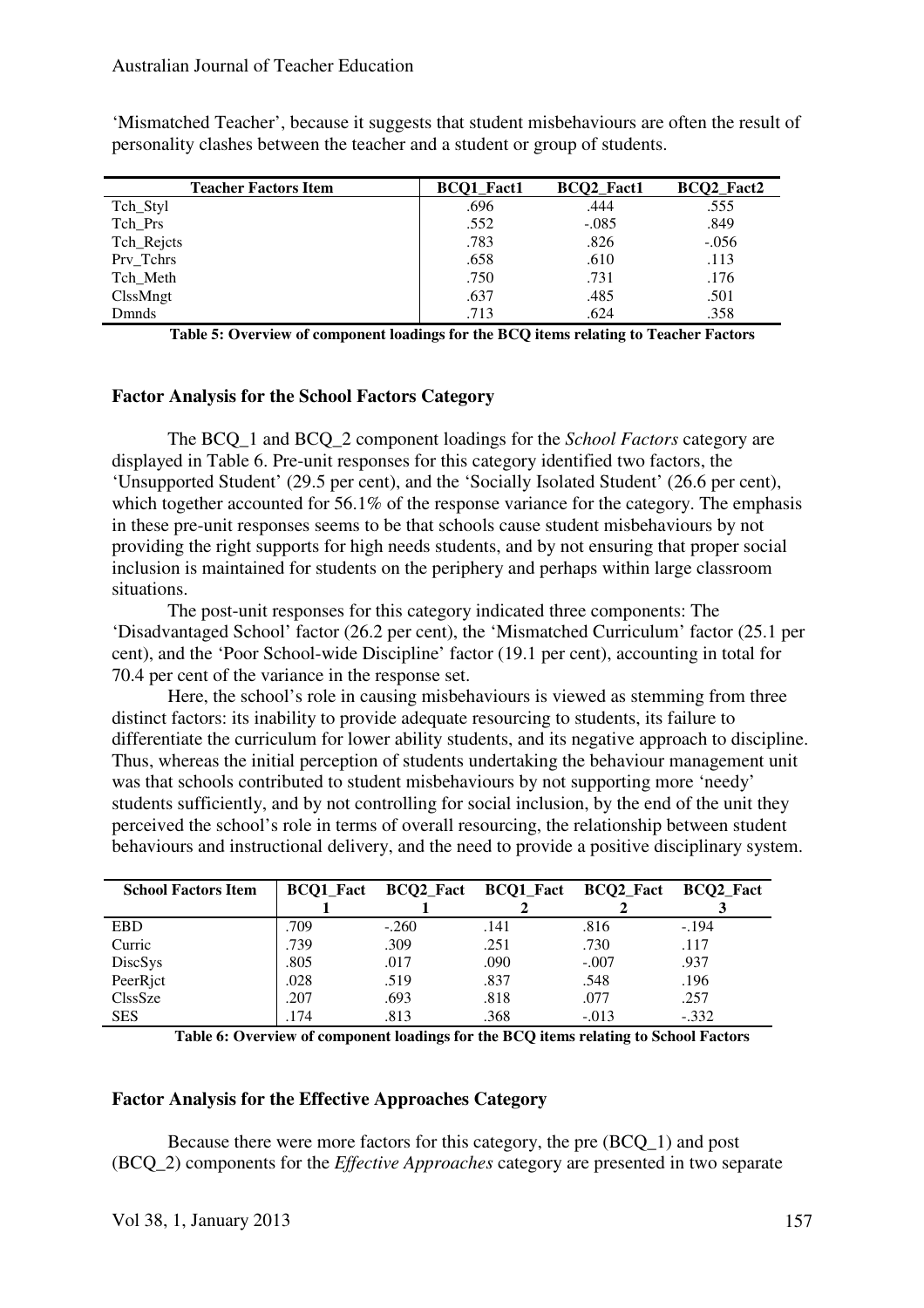tables, with the BCQ\_1 loadings displayed in Table 7, and the BCQ\_2 loadings displayed in Table 8.

The pre (BCQ\_1) component loadings for this category indicated four factors relating to how the teacher should deal with inappropriate classroom behaviour: 'Seek Help' (17.7 per cent - from other teachers, school counsellor or the principal), 'Rational Relationship' (17.2 per cent - where the teacher explains management decisions to students, and seeks to establish a positive relationship), 'Punitive' (13.5 per cent - involving the use of threats and punishments), and 'Differentiate & Reinforce' (12.0 per cent - individualising teaching and using positive reinforcement to motivate). Together, these four factors accounted for 60.4 per cent of the response variance for this category.

| <b>Effective Approaches Item</b> | BCQ1_Fact1 | <b>BCQ1_Fact2</b> | BCQ1_Fact3 | BCQ1_Fact4 |
|----------------------------------|------------|-------------------|------------|------------|
| Cnsel                            | .489       | .192              | $-.060$    | .473       |
| Threats                          | .068       | $-.296$           | .629       | .227       |
| <b>ILP</b>                       | .191       | .041              | .029       | .740       |
| Rwrds                            | $-.082$    | .294              | .115       | .748       |
| Explain                          | .156       | .672              | .120       | .376       |
| Supprt                           | .092       | .731              | $-.253$    | .148       |
| Trust                            | $-.028$    | .624              | $-.052$    | .136       |
| Expn_Prob                        | .292       | .737              | .085       | .072       |
| Recrds                           | .203       | .585              | .191       | $-.298$    |
| Remve                            | $-.089$    | .121              | .844       | $-.015$    |
| TmeOut                           | .347       | .018              | .674       | .028       |
| Help_Tch                         | .805       | .160              | .025       | $-.012$    |
| $Hlp_Cn$                         | .863       | .203              | .053       | .141       |
| $Hlp_Prn$                        | .752       | .013              | .345       | .040       |
| Infrm_Prnts                      | .343       | .138              | .445       | $-.342$    |

**Table 7: Overview of component loadings for the BCQ\_1 items relating to Effective Approaches**

The post (BCQ\_2) component loadings for this category indicated five factors: 'Mediation' (15.1 per cent - counsel the student but also involve the principal and parents to support the process), 'Whole-school Consequences' (14.1 per cent - explain the rules to students, and get other teachers & the principal to support these consistently), 'Supportive Relationship' (12.6 per cent - focus on building confidence and trust), 'Differentiate & Reinforce' (again), and 'Rational Consequences' (10.4 per cent - explain to the student why their behaviour is a problem and link this to the use of timeout to remove the student from the situation). Together, these five factors account for 64.4 per cent of the response variance for this category.

Although the Effective Approaches loadings are low, it is still of interest that the 'Differentiate & Reinforce' factor included an emphasis on keeping records in the responses (after having produced a negative loading for this same item in the pre-unit responses), as well as negative loadings for the use of threats and removal from class. This suggests a management approach that is based on meeting the needs of the student, coupled with the use of systematic data collection, and the absence of punitive measures.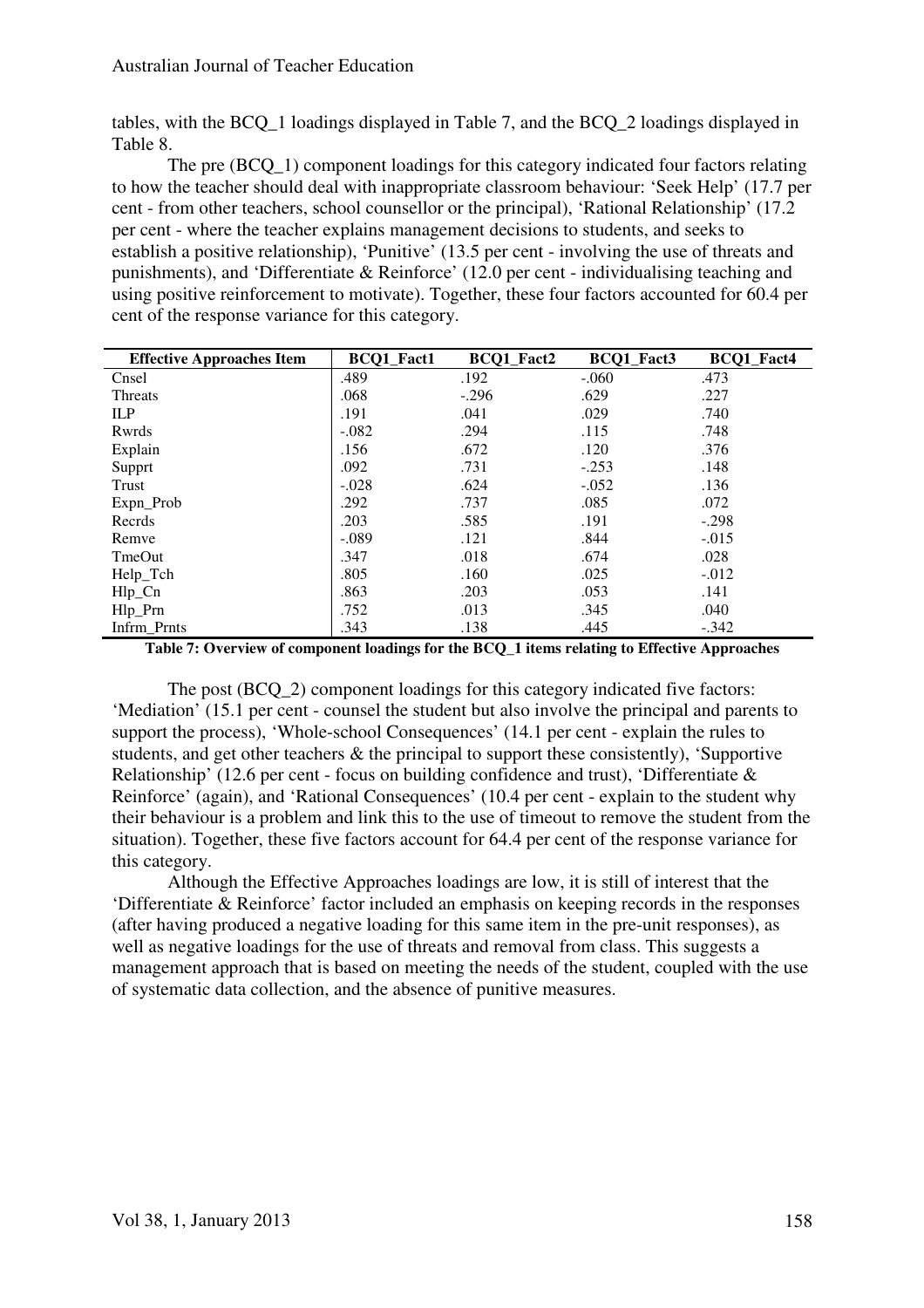| <b>Effective</b> | <b>BCO2 Fact1</b> | BCQ2_Fact2 | BCQ2 Fact3 | BCQ2_Fact4 | BCQ2_Fact5 |
|------------------|-------------------|------------|------------|------------|------------|
| Approaches       |                   |            |            |            |            |
| <b>Item</b>      |                   |            |            |            |            |
| Cnsel            | .637              | .222       | .321       | $-.061$    | $-.064$    |
| <b>Threats</b>   | .214              | $-.061$    | $-.197$    | $-.552$    | .189       |
| ILP              | $-.016$           | .088       | .034       | .737       | $-.088$    |
| Rwrds            | .258              | .001       | $-.140$    | .621       | .184       |
| Explain          | $-.002$           | .761       | .297       | $-.166$    | .348       |
| Supprt           | .078              | .208       | .755       | .021       | $-.029$    |
| Trust            | .263              | $-.012$    | .740       | .127       | $-.088$    |
| Expn_Prob        | .015              | .140       | .477       | $-.069$    | .670       |
| Recrds           | .391              | .000       | .414       | .467       | .341       |
| Remve            | .284              | .003       | $-.231$    | $-.410$    | .535       |
| TmeOut           | $-.025$           | .006       | $-.135$    | .056       | .683       |
| Help_Tch         | .146              | .850       | .066       | .216       | $-.062$    |
| $Hlp_Cn$         | .582              | .515       | .123       | .326       | .034       |
| Hlp_Prn          | .628              | .655       | $-.078$    | .017       | $-.096$    |
| Infrm_Prnts      | .823              | .017       | .144       | $-.031$    | .146       |

**Table 8: Overview of component loadings for the BCQ\_2 items relating to Effective Approaches**

#### **Knowledgeable Learning and Trans-unit Conceptual Changes**

Important aspects of understanding the learning that has occurred in this unit include identifying where change has occurred most, where clarity is not apparent in the change, and what associations can be made between student change and the core unit outcomes. Correspondences between trans-unit changes and core unit concepts can also reveal important information for ongoing unit design and delivery.

Table 9 provides an overview of the changes and associations that occurred for each of the BCQ categories, together with the core unit concepts relating to these changes.

| <b>BCQ</b>            | <b>Pre-Unit Emphasis</b>        | <b>Post-Unit Emphasis</b>     | <b>Relevant Unit Concepts</b> |
|-----------------------|---------------------------------|-------------------------------|-------------------------------|
| Category              |                                 |                               |                               |
| Family                | Poor parenting                  | Lack of $+$ reinforcement     | ABC analysis & PPA            |
| Environment           | Marital conflict                | Strict (punitive) parenting   |                               |
|                       | Lenient discipline              |                               |                               |
| <i>Student</i>        | Student not capable             | Student has skill deficits    | <b>Functional Assessment</b>  |
| Factors               | No self-control                 | Insufficient social skills    | Use of IEP, ILP, & BIP        |
|                       | Innate temperament (higher      | Innate temperament (lower)    |                               |
|                       | pre-unit loading: entity view)  | post-unit loading)            |                               |
| Teacher               | Teacher is widely responsible   | Authoritarian teaching style  | Rule negotiation              |
| Factors               | for most student behaviours     | Personality clashes           | Inclusive management          |
|                       |                                 |                               | style                         |
| <b>School Factors</b> | Failure to support high needs   | Instructional differentiation | Notion of curriculum          |
|                       | students                        | Need to use a positive.       | mismatch                      |
|                       | Lack of inclusion at the school | disciplinary approach         | Constructive Discipline       |
| Effective             | Teacher seeks authoritative     | Teacher/student negotiations  | Use of CBA                    |
| Approaches            | support                         | Establishing common           | Systematic, school-wide       |
|                       | Provides clear rational to      | understandings                | management approach           |
|                       | students                        | Decreased use of              | Proactive management          |
|                       | Punishes misbehaviour           | punishment                    | strategies                    |
|                       | Differentiates the curriculum   |                               | Use of sociometric            |
|                       |                                 |                               | evaluation                    |

**Table 9: Overview of pre to post-unit changes and relevant unit concepts, by BCQ category**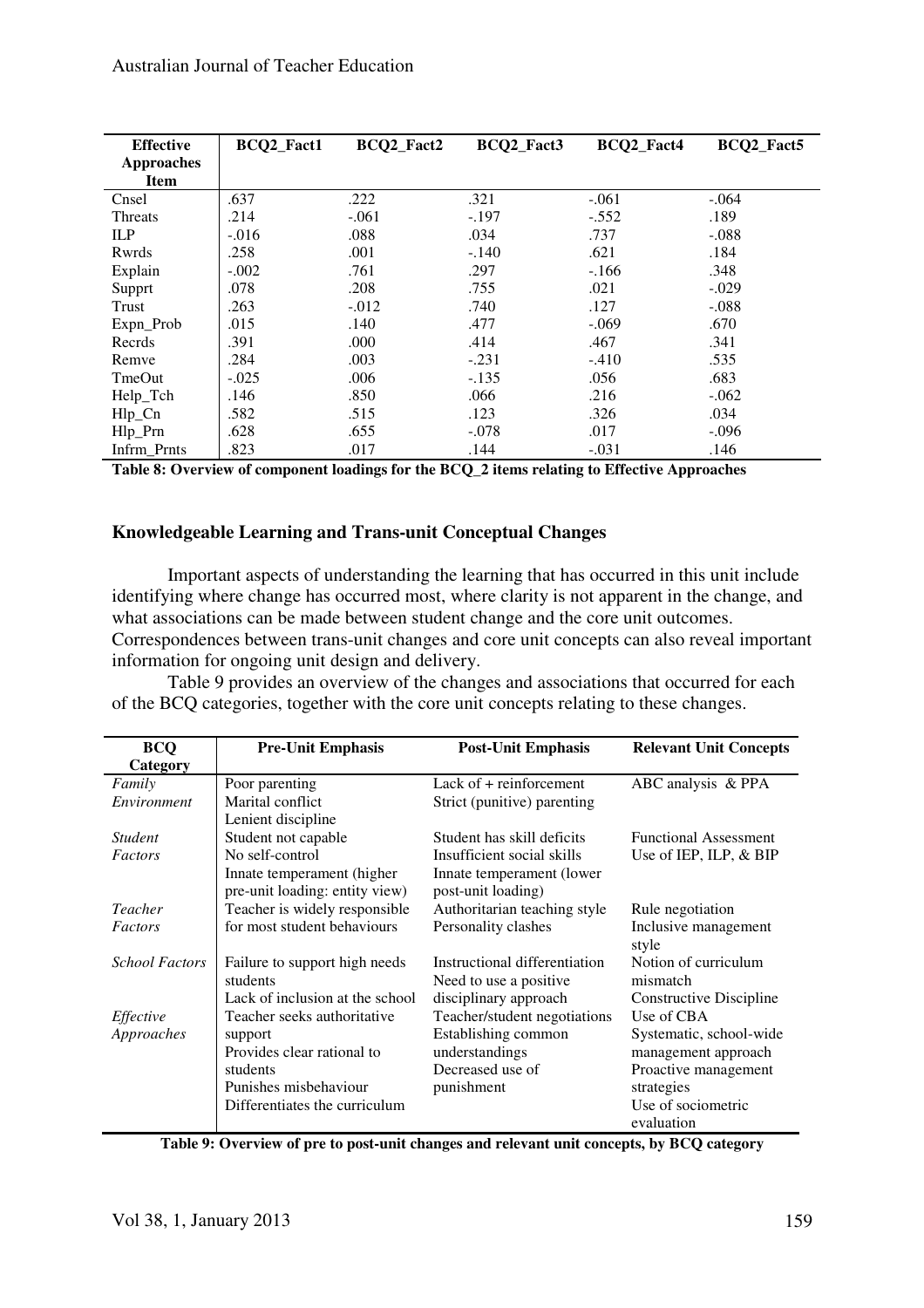# Australian Journal of Teacher Education

In order to interpret these changes, factor analysis has been used as a measure of the knowledgeable learning that has taken place for the students undertaking this behaviour management unit. This learning can be understood as a type of value-adding in the sense that these changes indicate conceptual growth for the students, with respect to their understanding of the causes of student misbehaviour in schools and how to effectively manage such behaviour. Table 10 displays the relationship between knowledgeable learning and the factors as analysed here.

| <b>BCQ Category</b>       | <b>Pre-Unit Components</b>   | <b>Post-Unit Components</b>                  | Knowledgeable              |
|---------------------------|------------------------------|----------------------------------------------|----------------------------|
|                           |                              |                                              | Learning                   |
| Family                    | <b>Disconnected Parent</b>   | <b>Modified Parental Factors</b>             | - Reappraisal of the       |
| Environment               | Overwhelmed Parent           | Emphasis:                                    | reward/punishment          |
|                           | Emphasis:                    | • Lack of +reinforcement in                  | relationship               |
|                           | • Generally poor parenting   | the home                                     | - Reappraisal of low       |
|                           | • Marital conflict           | • Punitive parenting style                   | education as a stereotypic |
|                           | • Lenient discipline         | • Less influence of low                      | parental risk factor       |
|                           | • Low-parental education     | education                                    |                            |
| <b>Student Factors</b>    | <b>Mismatched Student</b>    | Socially Inept Student                       | - Shift from temperament   |
|                           | Out of Control Student       | <b>Acting-Out Student</b>                    | and innate lack of ability |
|                           | Competing for Attention      | Out of Control Student                       | to social and academic     |
|                           | <b>Ill-Suited Student</b>    | Emphasis:                                    | skills deficits            |
|                           | Emphasis:                    | • Inability to cope                          |                            |
|                           | • Innate lack of ability     | • Social mismatch with                       |                            |
|                           | • Negative social skills     | school environment                           |                            |
|                           | • Desire to compete for      |                                              |                            |
|                           | attention                    |                                              |                            |
|                           | • Innate dislike of school   |                                              |                            |
| <b>Teacher Factors</b>    | Pygmalion                    | Modified Pygmalion                           | - Shift from a more        |
|                           | Emphasis:                    | Mismatched Teacher                           | hierarchical, teacher-     |
|                           | • Influence of teacher       | Emphasis:                                    | controlled classroom, to a |
|                           | personality                  | • Teacher rejection                          | more interactive, teacher- |
|                           | • Ability to control         | • Instructional mismatch                     | led classroom              |
|                           | classroom environment        | • Demanding classroom                        | - Teacher's personality    |
|                           |                              | climate                                      | remains central to         |
|                           |                              | • Personality clashes                        | classroom behaviour        |
| <b>School Factors</b>     | <b>Unsupported Student</b>   | Disadvantaged School                         | - Reappraisal of school's  |
|                           | Socially-Isolated Student    | Mismatched Curriculum                        | role in resourcing         |
|                           | Emphasis:                    | Poor School-Wide                             | - New insight into the     |
|                           | • Insufficient special needs | Discipline                                   | relationship between       |
|                           | supports                     | Emphasis:                                    | student behaviours and     |
|                           | • Inadequate social          | • Inadequate general                         | instructional delivery     |
|                           | inclusion                    | resourcing                                   | - Clear imperative for     |
|                           |                              | • Failure to differentiate the<br>curriculum | positive discipline system |
|                           |                              | • School has negative                        |                            |
|                           |                              | approach to discipline                       |                            |
| <b>Effective Teaching</b> | Seek Help                    | Mediation                                    | - Reappraisal of how to    |
| Factors                   | Rational Relationship        | <b>Whole-School Consequences</b>             | utilise collegial support  |
|                           | Punitive                     | Supportive Relationship                      | - Increased emphasis on    |
|                           | Differentiate & Reinforce    | Differentiate & Reinforce                    | building positive          |
|                           | Emphasis:                    | Emphasis:                                    | relationships              |
|                           | • Authoritarian collegial    | • Counselling student                        | - Increased importance of  |
|                           | support                      | • Holistic discipline system                 | differentiation            |
|                           | • Punishment of              | $\bullet$ Building confidence &              |                            |
|                           | misbehaviours                | trust                                        |                            |
|                           | • Need to differentiate      | • Need to differentiate                      |                            |

**Table 10: Overview of knowledgeable learning in relation to pre- and post-unit components**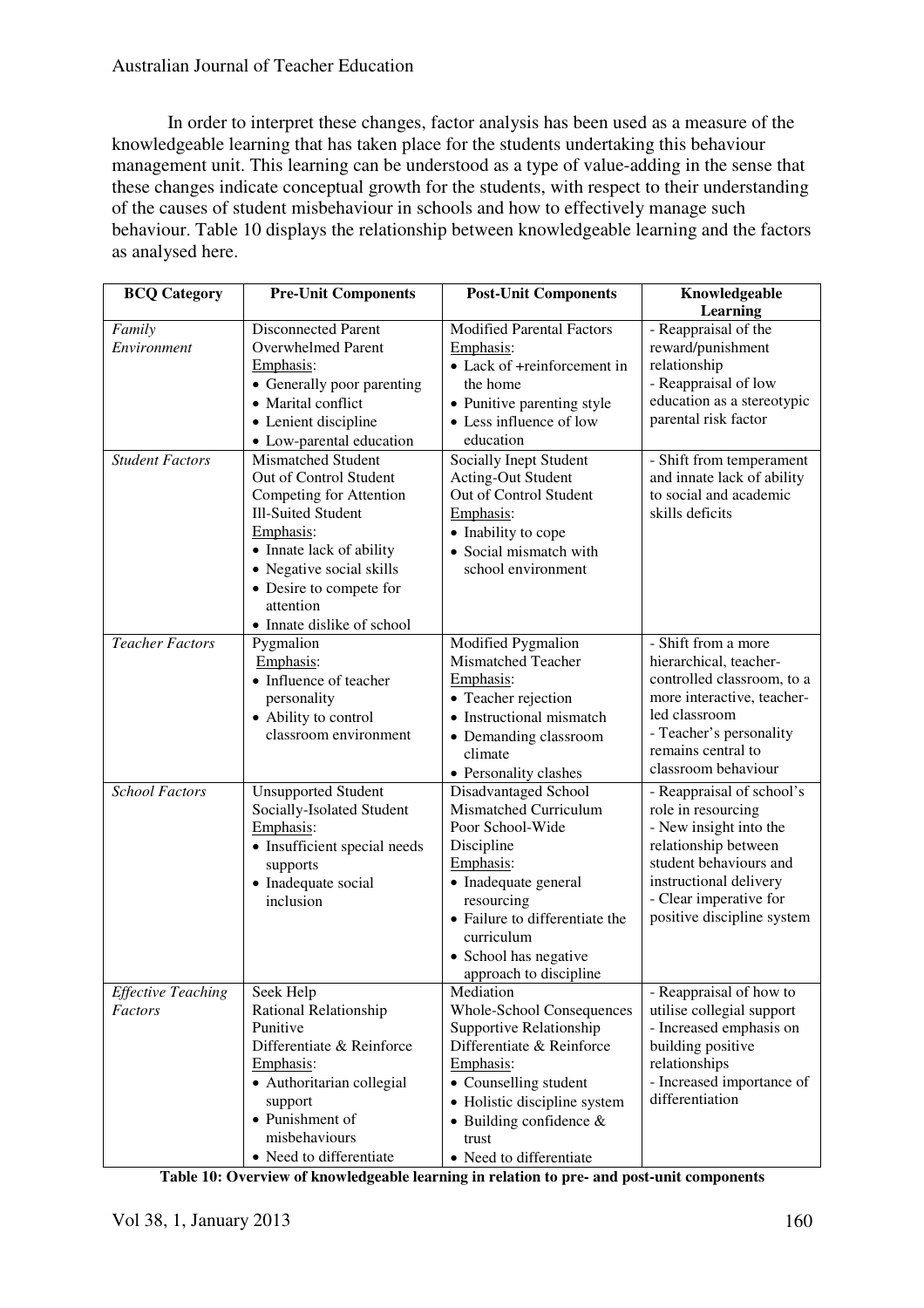Overall, it appears that generalised pre-unit concepts concerning the importance of rules, teacher authority, and logically applied punishments largely changed to concepts emphasising student skill deficits, instructional differentiation, and the application of positive reinforcement across the unit. Figure 1 provides an overview of the knowledgeable learning concerning behaviour management that can be devised from these pre- to post-unit responses.



**Figure 1: Overview of conceptual change concerning the causes of misbehaviour at school.** 

Looking at these changes more closely, it seems the two categories concerning student input into misbehaviour at school (*Family Environment* and *Student Factors*) both decreased in terms of the overall variance they accounted for across the unit.

In contrast, the *Teacher Factors, School Factors* and *Effective Approaches* categories all increased in the amount of variance they accounted for across the unit.

This is of interest, because the changes relating to *Teacher Factors, School Factors* and *Effective Approaches* lie at the heart of management training, as these areas comprise the aspects of management most controllable by teachers.

This may indicate that a primary outcome of knowledgeable learning for the unit has been a shift in the perceived causes of misbehaviour at school - from the student and her or his home, to the teacher and the school. In general, this suggests a reappraisal of the reward/punishment relationship across the unit, with the pre-unit conception that a lack of teacher authority and weakly applied punishments are what lead to misbehaviour changing to a post-unit conception that it is the absence of positive interconnectedness and positive incentives that leads to misbehaviour.

These changes are entirely in keeping with the goals and objectives of the behaviour management unit undertaken by the students, and are therefore viewed as an indication that these students have critically considered the more positive, proactive model of behaviour management being taught in the unit. Thus, knowledgeable learning seems to have taken place in relation to the main concepts and principles of behaviour management as represented in this particular unit.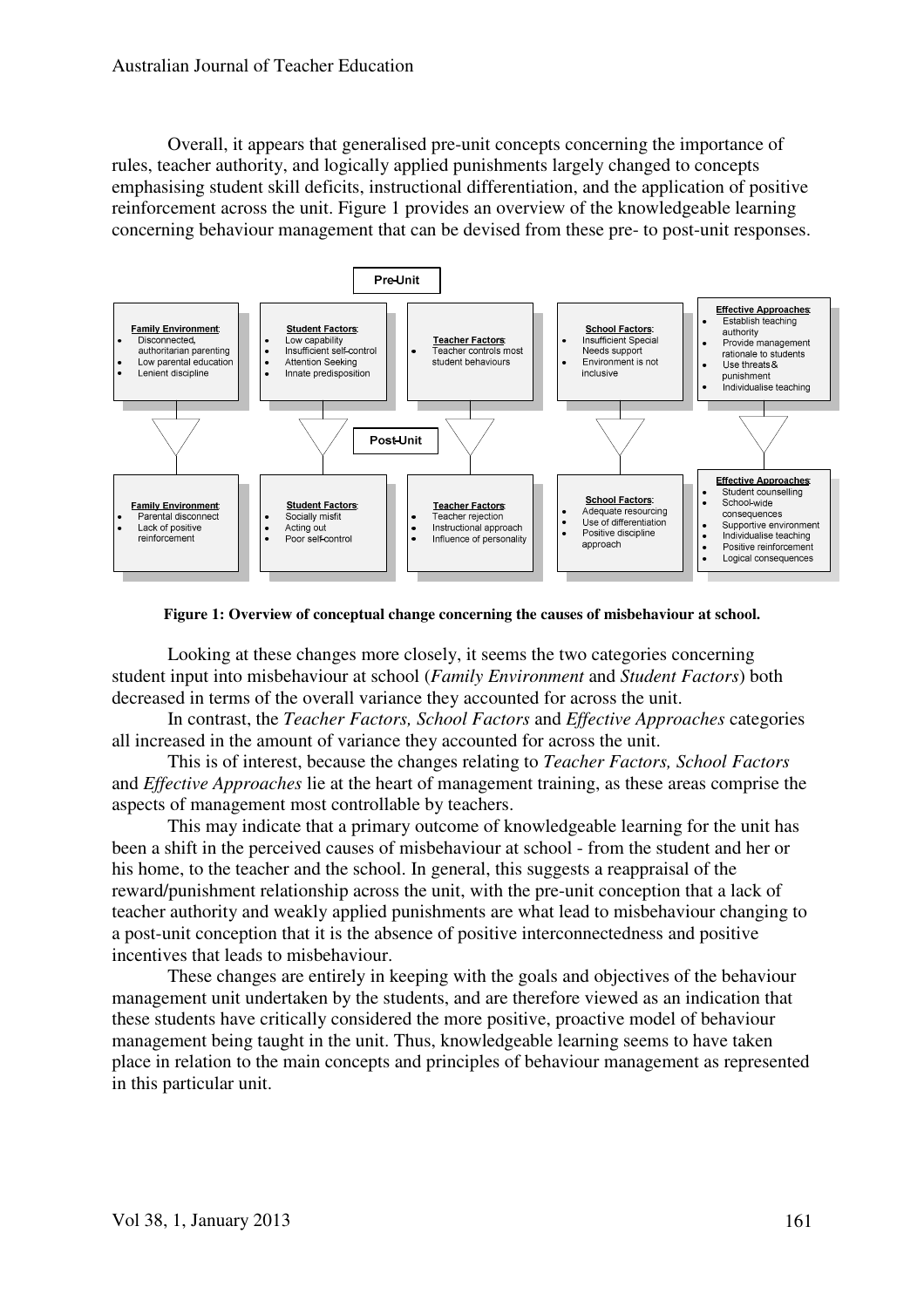#### **Limitations of These Analyses**

The main limitation for these pre and post-unit comparisons is that there is no way to categorically determine the influence of non-unit factors on the conceptual changes that occurred across this unit of learning, including input from other units and personal student experiences. It must also be acknowledged that the factors as analysed here cannot be construed as causal to these changes, especially in light of the fact that several factor loadings were quite low.

In spite of these limitations, many of these changes appear to correspond closely to specific concepts and principles as taught in the unit, and thus suggest that much of the change occurred in response to, or at least as related to, the specific learning associated with the unit of interest.

#### **Future Directions**

Knowledgeable learning, as a form of value-adding, represents the integration of theory and practice at a conceptual level. As technology continues to 'massify' education, universities are required to progressively develop precise analytic tools for identifying how, where, and why concepts change. Applying these analyses to the unit of interest here, it is clear a need exists to establish greater clarity concerning Mayer's (1999) notion of schools providing positive interconnectedness as the basic principle for managing school behaviours proactively and inclusively.

Student responses to the BCQ items representing these aspects of unit learning were quite weak, and therefore it can be inferred that the knowledgeable learning in relation to this particular concept was not as robust as expected for the unit. Practicum placement observations, group discussions, and perhaps role playing by the students could all provide a means for communicating this concept in a way that integrates conceptual understanding and practical application. This may be particularly important in light of the broader, transnational and trans-cultural commercialisation of knowledge that often characterises international teacher training across university sectors. Yet it is also important in relation to the training of pre-service teachers across regional as well as suburban areas within both public and private Australian educational settings.

Indeed, the analysis of unit design and delivery is vital to the improvement of teacher training across universities worldwide, and overall the shift that is recorded here, from a punishment-oriented and entity-operating view of misbehaviour in schools to a reinforcement-oriented and contextually-driven view, is universally indicative of modern educational approaches to behaviour management.

Future research in the area of knowledgeable learning and behaviour management should seek to test additional online engagement activities in order to refine and improve the specific learning outcomes and goals of behaviour management as these are taught in individual university degrees. Time permitting; the use of student focus-group discussions, based on formative (pre-unit) engagement data, would be one way to increase the extent of knowledgeable learning that occurs using this approach.

With respect to these current analyses, it can be said that questionnaires are able to scaffold the evaluation of student learning for a unit when they are used to apply the core concepts and principles of the unit. There is a clear sense that the knowledgeable learning students experienced in relation to this unit contributed to their conceptual repurposing as teachers in training, and the use of an online questionnaire seemed to support this process at a meaningful level.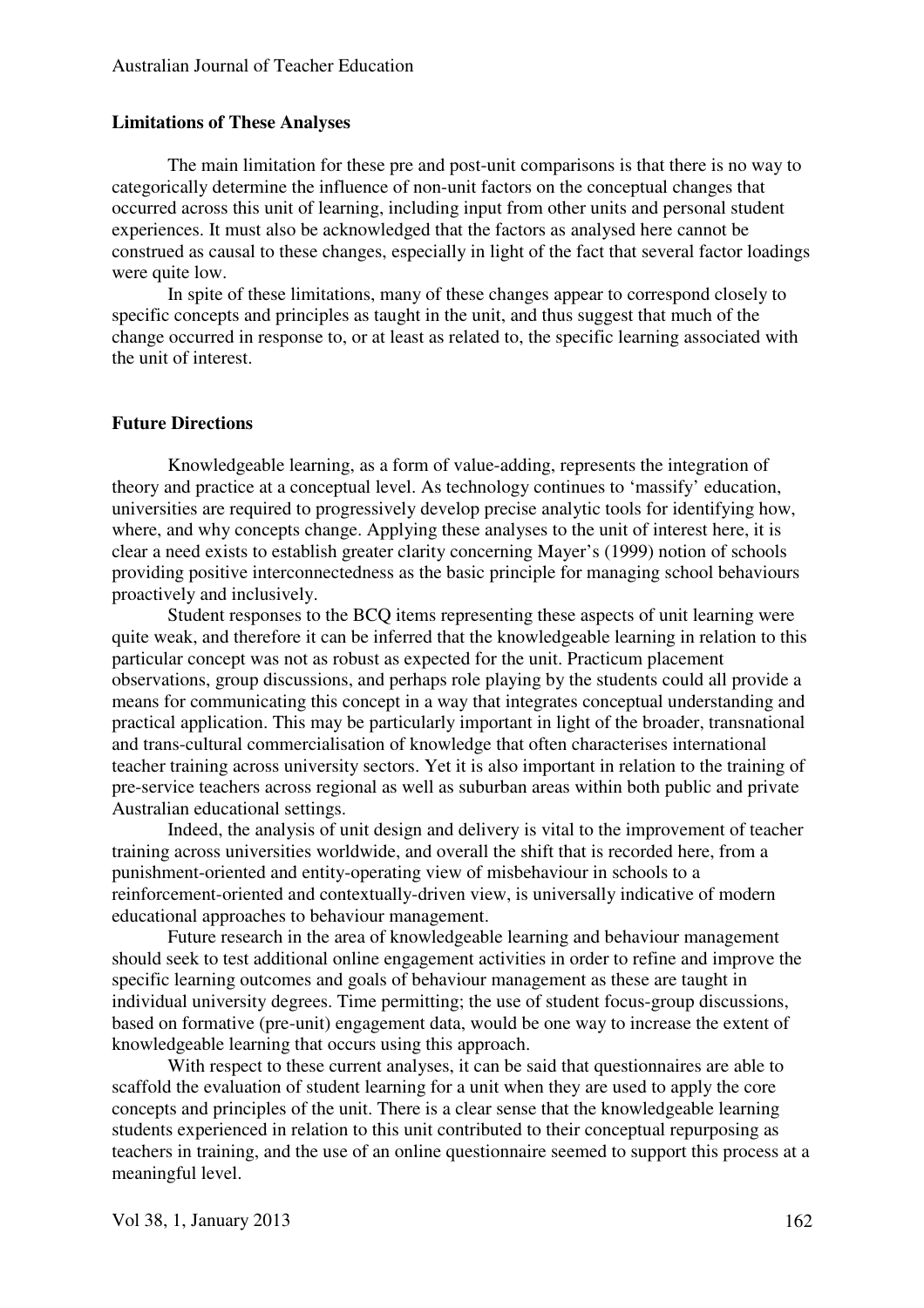#### **References**

- Alavi, M., Yoo, Y., & Vogel, D. R. (1997). Using information technology to add value to management education. *Academy of Management Journal, 40*(6), 1310-1333.
- Ball, A. F. (2009). Toward a theory of generative change in culturally and linguistically complex classrooms. *American Educational Research Journal, 46*(1), 45-72.
- Bates, A. W. (2005). *Technology, e-Learning and Distance Education* (2<sup>nd</sup> ed.). New York: Routledge Falmer Publishing.
- Benjamin, R. (2003). The environment of American Higher Education: A constellation of changes. *The Annals of the American Academy, 585*, 8-10.
- Bernard, R. M., Abrami, P. C., Lou, Y., Borokhovski, E., Wade, A., Wozney, L., et al. (2004). How does distance education compazre with classroom instruction? A metaanalysis of the empirical literature. *Review of Educational Research, 74*, 379-439.
- Bruff, C., Dean, A., & Nolan, J. (2005). Student perceptions of the educational quality provided by different delivery modes. Paper presented at the *2 nd Asia-Pacific Educational Integrity Conference 2005*. Retrieved August 25, 2012, from www.newcastle.edu.au/conference/apeic/papers\_pdf/bruff\_053\_edd.pdf
- Carr, K. J. (2011). *Commercialisation Australia: Program Guidelines* (effective 7 December, 2011). Retrieved 31 August, 2012, from http://www.commercialisationaustralia.gov.au/AboutUs/Documents/Commercialisatio n%20Australia%20Ministerial%20Program%20Guidelines%20No1%20of%202011.p df
- Coaldrake, P. & Stedman, L. (1999). *Academic Work in the Twenty-First Century: Changing Roles and Policies*. Sydney: Department of Education, Training, and Youth Affairs.
- Cohen, J. (1988). *Statistical Power Analysis for the Behavioral Sciences (2nd ed.).* Hillsdale, NJ: Lawrence Erlbaum Associates.
- Dawkins, J. (1987). *Higher education A policy discussion paper*. Canberra, ACT: Australian Government Publishing Service.
- De Jong. T. (2005) A framework of principles and best practice for managing student behaviour in the Australian education context. *School Psychology International, 26*, 353-370.
- Department of Education, Science, and Training (2002). *Meeting the Challenges: The Governance and Management of Universities*. Canberra, ACT: Author.
- El Mansour, B., & Mupinga, D. M. (2007). Students' positive and negative experiences in hybrid and online classes. *College Student Journal, 41*(1), 242-248.
- Everett, J. E. & Entrekin, L. V. (1994). Changing attitudes of Australian academics. *Higher Education, 27*, 203-227.
- Gibbons, M., Limoges, C., Nowotny, H., Schwartzman, S., Scott, P., & Trow, M. (2004). *The New Production of Knowledge: The Dynamics of Science and Research in Contemporary Societies* (8<sup>th</sup> ed.). London: SAGE.
- Grabe, M., & Christopherson, K. (2008). Optional student use of online lecture resources: Resource preferences, performance and lecture attendance. *Journal of Computer Assisted Learning, 24*(1), 1-10.
- Hearn, G. N., Cunningham, S. D., & Ordonez, D. (2004) Commercialisation of knowledge in universities : The case of Creative Industries. *Prometheus*, *22*(2), 189-200.
- Lin, Q. (2008). Student satisfactions in four mixed courses in an elementary teacher education program. *Internet and Higher Education, 11*, 53-59.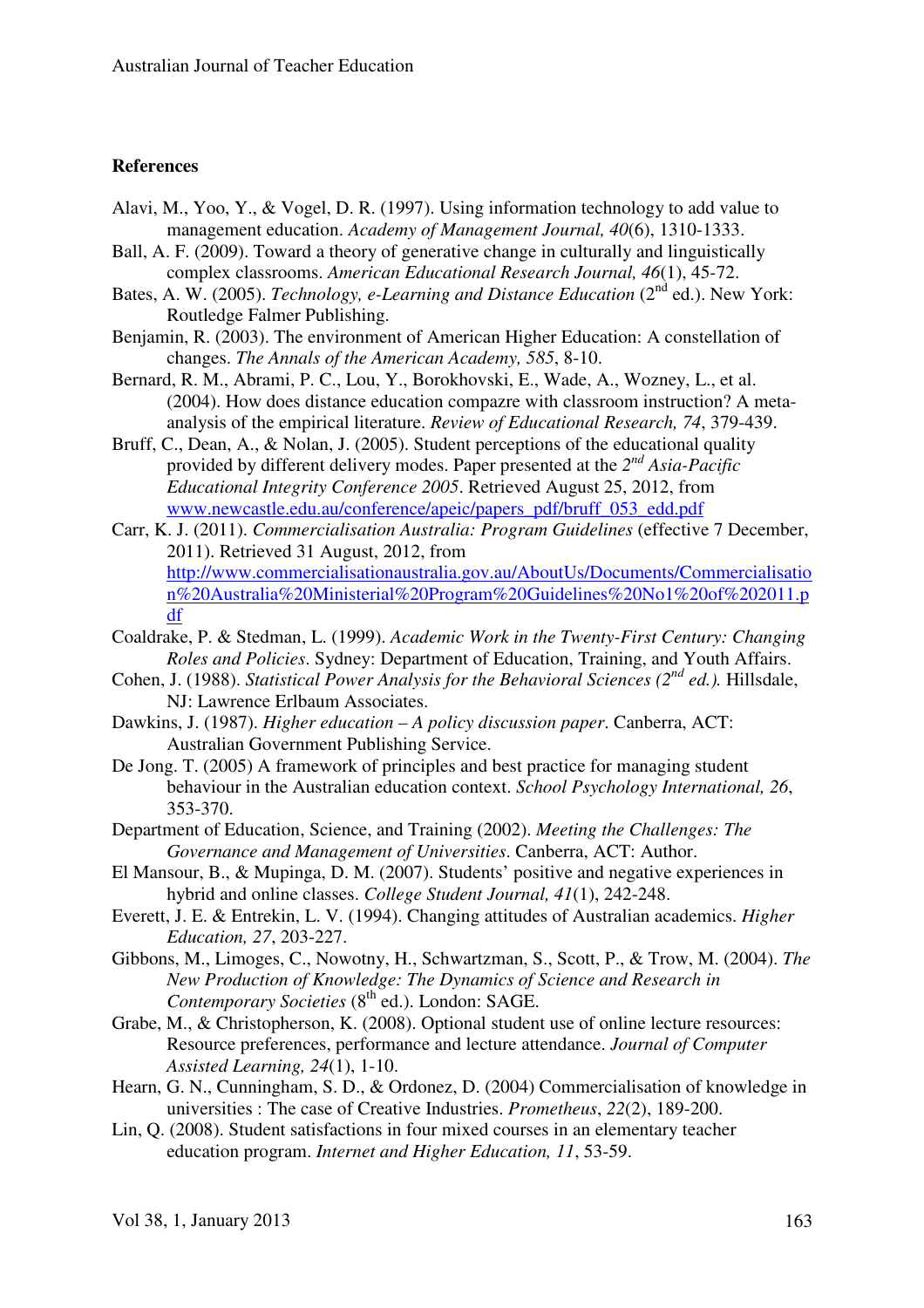- Mayer, R. E. (2001). Antisocial behaviour: Its causes and preventison within our schools. *Education and Treatment of Children, 24*(4), 414-429.
- Mayer, R. E. (1999). Constructive discipline for school personnel. *Education and Treatment of Children, 22*(1), 36-54.
- Nettle, E. B. (1998). Stability and change in the beliefs of student teachers during practice teaching**.** *Teaching and Teacher Education, 14*(2), 193-204.
- Lingenfelter, P. E. (2012). The knowledge economy: Challenges and opportunities for American higher education. In D. G. Oblinger (ed.), *Game Changers: Education and Information Technologies* (pp. 9-36). Louiville, KY: EDUCAUSE. Available online from www.educause.edu/research-publications/books/game-changers-education-andinformation-technologies.
- Riffell, S., & Sibley, D. (2005). Using Web-based instruction to improve large undergraduate biology courses: An evaluation of a hybrid course format. *Computers and Education, 44*, 217-235.
- Russell, D.W. (2002). In search of underlying dimensions: The use (and abuse) of factor analysis in Personality and Social Psychology Bulletin. *Personality and Social Psychology Bulletin 28*(12),1629–46.
- Seldin, P. (1989), Using student feedback to improve teaching. *New Directions for Teaching and Learning, 1989*(37), 89–97.
- Sheehan, E. P. & Duprey, T. (1999). Student evaluations of university teaching. *Journal of Instructional Psychology, 26*, 102-118.
- Sitzmann, T., Kraiger, K., Stewart, D., & Wisher, R. (2006). The comparative effectiveness of web-based and classroom instruction: A meta-analysis. *Personnel Psychology, 59*, 623-664.
- Swars, S. L. & Dooley, C. M. (2010). Changes in teaching efficacy during a professional development school-based science methods course. *School Science and Mathematics*, 110(4), 193–202.
- Tabachnick, B. G., & Fidell, L. S. (2007). *Using multivariate statistics* (5th ed.). Boston, MA: Pearson/Allyn & Bacon.
- Tallent-Runnels, M. K., Thomas, J. A., Lan, W. Y., Cooper, S., Ahern, T. C., et al. (2006). Teaching courses online: A review of the research. *Review of Educational Research, 76*(1), 93-135.
- Tobin, T. (2001). Recent Developments in Functional Behavioral Assessment and Support. Retrieved 17 March, 2011 from http://darkwing.uoregon.edu/~ttobin/positive/
- Vonderwell, S. (2003). An examination of asynchronous communication experiences and perspectives of students in an online course: a case study. *The Internet and Higher Education 6*(1), 77-90.
- Yudko, E., Hirokawa, R., & Chi, R. (2008). Attitudes, beliefs, and attendance in a hybrid course. *Computers and Education, 50*, 1217-1227.

# **Appendix A: The Behavioural Causes Questionnaire (BCQ)**

The purpose of this activity is to gather evidence concerning your thinking about the causes of inappropriate classroom behaviours, and about which management approaches work best for dealing with inappropriate behaviours. Please respond to the questionnaire items as candidly as possible. Note that indicating the first response that comes to mind for each item, without going back to second-guess this response, will likely provide the most authentic response set. Once you've completed the questionnaire, please submit it using the upload link provided online. Please remember that although your participation in this questionnaire is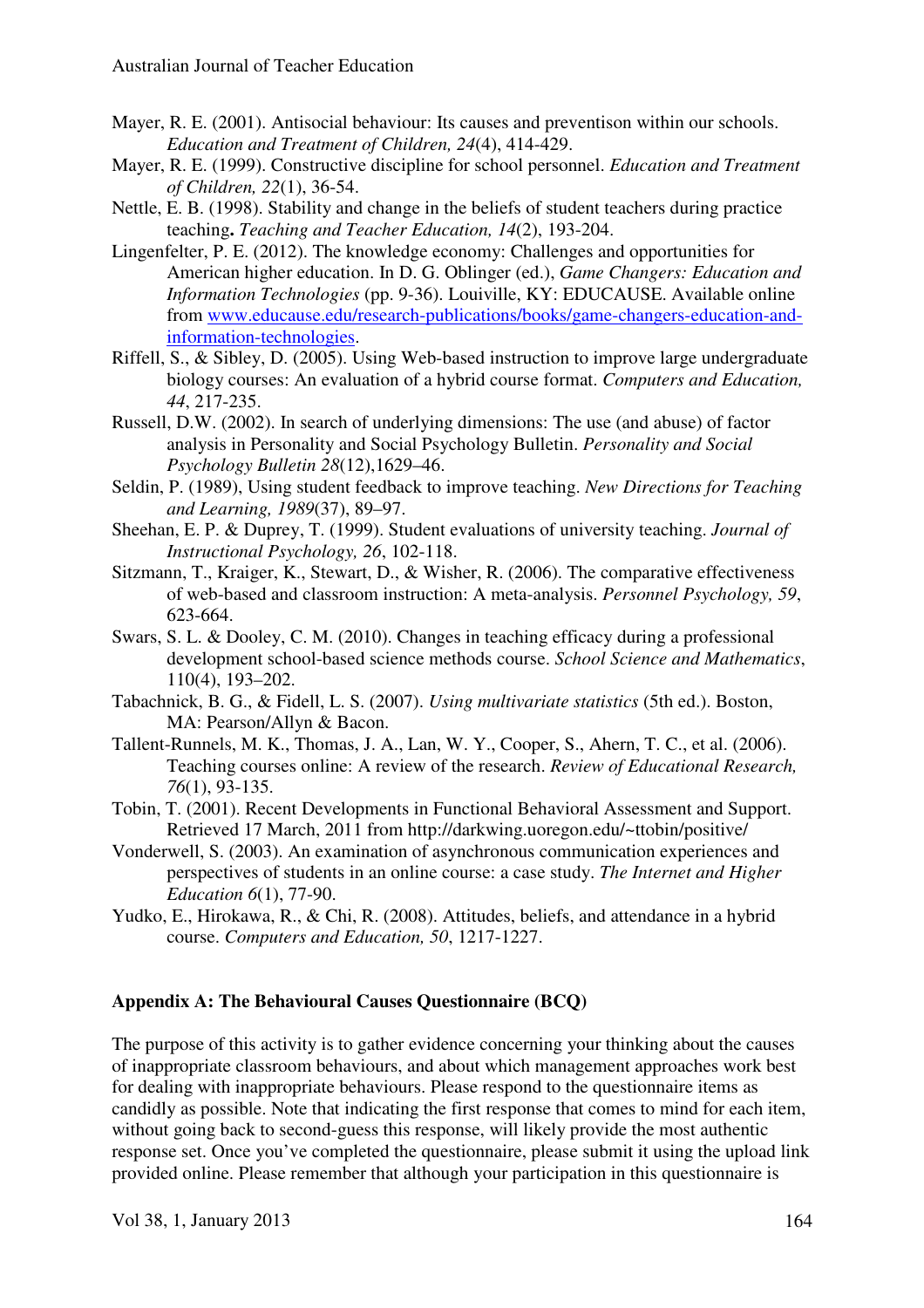appreciated, it is entirely voluntary - you are not required to complete this questionnaire for any unit-related purposes. De-identified questionnaire results will be analysed, and may be used for publication purposes.

# **A) What Causes Problem Behaviours?**

# **For this section, please rate your perceptions concerning the relative causes for inappropriate student behaviour at school and in classrooms: (mark either 1, 2, 3, 4, or 5, where 1 = Least likely & 5 = Most likely)**

|    | <b>FAMILY ENVIRONMENT</b>                        |              |                |                |                |                |
|----|--------------------------------------------------|--------------|----------------|----------------|----------------|----------------|
| 1. | Poor attachment between parents and child        | 1            | $\overline{2}$ | 3              | 4              | 5              |
| 2. | Parental conflicts/marital problems              | 1            | $\mathbf{2}$   | 3              | $\overline{4}$ | 5              |
| 3. | Parents low educational background               | 1            | $\overline{2}$ | 3              | $\overline{4}$ | 5              |
| 4. | Parent's inability to help child                 | 1            | $\overline{2}$ | 3              | $\overline{4}$ | 5              |
| 5. | Excessively strict parental demands              | 1            | $\overline{2}$ | $\mathfrak{Z}$ | $\overline{4}$ | 5              |
| 6. | Many members in the family                       | 1            | $\overline{2}$ | 3              | $\overline{4}$ | 5              |
| 7. | Lenient parental discipline                      | 1            | $\overline{2}$ | 3              | $\overline{4}$ | $rac{5}{5}$    |
| 8. | Parent's low income                              | $\mathbf{1}$ | $\overline{2}$ | $\overline{3}$ | $\overline{4}$ |                |
|    | <b>STUDENT FACTORS</b>                           |              |                |                |                |                |
| 1. | Innate personality/temperament                   | 1            | 2              | 3              | 4              | 5              |
| 2. | The student wants to attract attention           |              | $\overline{2}$ | $\mathfrak{Z}$ | $\overline{4}$ | 5              |
| 3. | The student cannot control his/her behaviour 1   |              | $\overline{c}$ | $\mathfrak{Z}$ | $\overline{4}$ | 5              |
| 4. | The student does not know what is expected 1     |              | $\overline{2}$ | 3              | $\overline{4}$ | 5              |
| 5. | Student's low intelligence level                 |              | $\overline{2}$ | 3              | $\overline{4}$ | 5              |
| 6. | Student unable to cope with school demands 1     |              | $\overline{2}$ | $\mathfrak{Z}$ | $\overline{4}$ | 5              |
| 7. | The student has health problems                  | 1            | $\overline{2}$ | 3              | $\overline{4}$ | $\overline{5}$ |
| 8. | The student dislikes school (or school work) 1   |              | $\overline{2}$ | 3              | $\overline{4}$ | $rac{5}{5}$    |
| 9. | The student competes with other children         | 1            | $\overline{2}$ | 3              | $\overline{4}$ |                |
|    | <b>TEACHER FACTORS</b>                           |              |                |                |                |                |
| 1. | Teaching style (authoritarian, democratic)       | 1            | 2              | 3              | 4              | 5              |
| 2. | Teacher's personality (distant, friendly, etc) 1 |              | $\overline{2}$ | 3              | $\overline{4}$ | 5              |
| 3. | Teacher's inappropriate manner towards the       |              |                |                |                |                |
|    | student (i.e., rejects the child)                | 1            | $\overline{2}$ | 3              | $\overline{4}$ | 5              |
| 4. | Inappropriate manners towards the student from   |              |                |                |                |                |
|    | previous teacher(s)                              | 1            | $\overline{c}$ | 3              | $\overline{4}$ | 5              |
| 5. | Inadequate teaching method for the child         | 1            | $\overline{2}$ | 3              | $\overline{4}$ | 5              |
| 6. | Poor classroom management                        | 1            | $\overline{2}$ | $\mathfrak{Z}$ | $\overline{4}$ | 5              |
| 7. | Climate of excessive demands in class            | 1            | $\overline{2}$ | 3              | $\overline{4}$ | 5              |
|    |                                                  |              |                |                |                |                |
|    | <b>SCHOOL FACTORS</b>                            |              |                |                |                |                |
| 1. | Lack of support for EBD student                  | 1            | $\overline{2}$ | 3              | 4              | 5              |
| 2. | <b>Irrelevant Curricula for interests</b>        | 1            | $\overline{2}$ | 3              | $\overline{4}$ | 5              |
| 3. | Poor school disciplinary system                  | 1            | $\overline{c}$ | 3              | $\overline{4}$ | 5              |
| 4. | Bad school experiences (e.g., peer rejection) 1  |              | $\overline{c}$ | 3              | $\overline{4}$ | 5              |
| 5. | Class size too large                             |              | $\overline{2}$ | 3              | $\overline{4}$ | 5              |
| 6. | Socio Economic level of school area              | 1            | $\overline{2}$ | 3              | $\overline{4}$ | 5              |